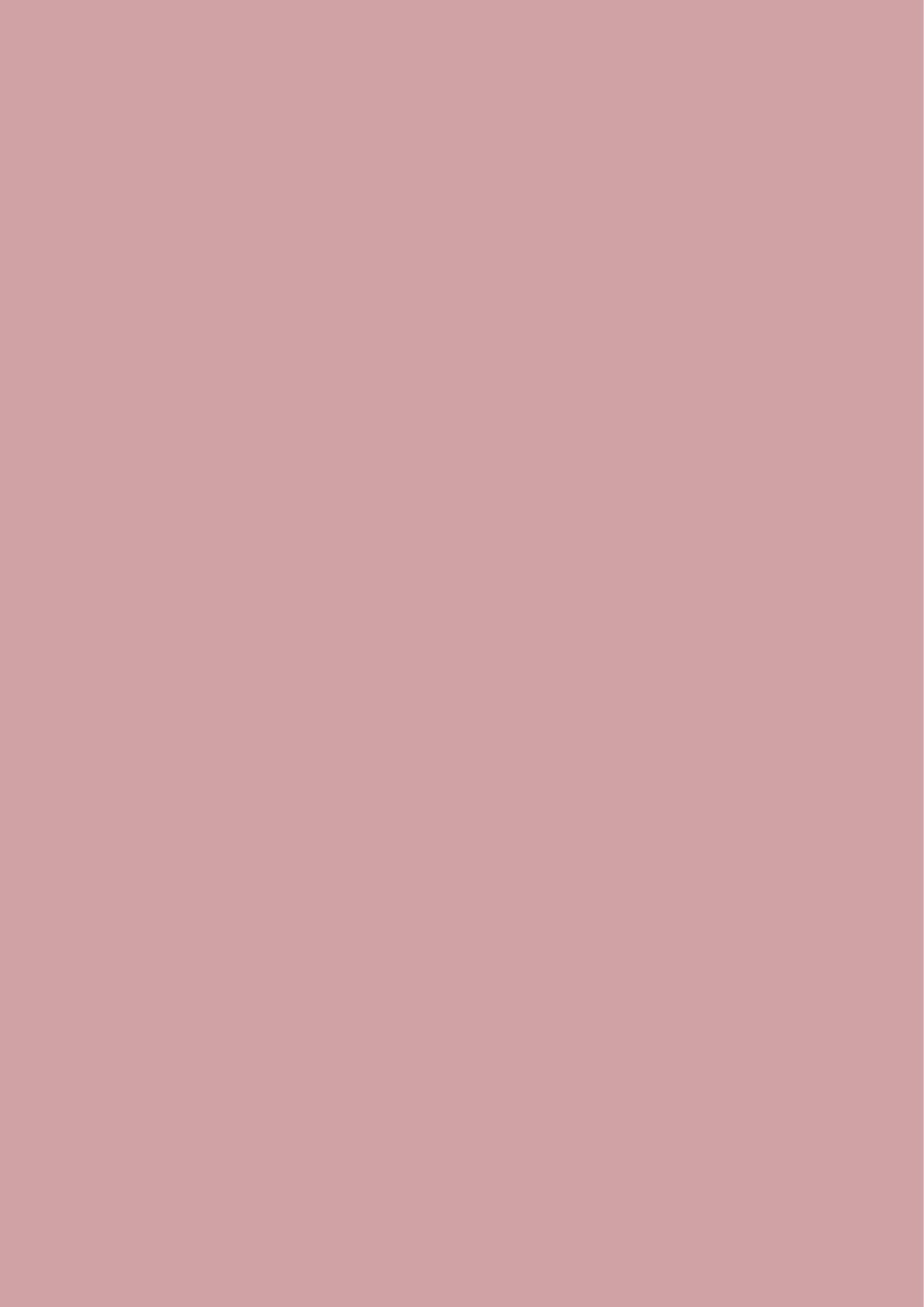## AN INITIAL ANALYSIS OF ENERGY TRANSITION RISKS USING THE BANCO DE ESPAÑA'S FLESB STRESS-TESTING FRAMEWORK

## Abstract

This article contains the Banco de España's initial analysis of the energy transition risks' impact on the banking sector, using its Forward Looking Exercise on Spanish Banks (FLESB) in-house stress-testing framework. Different macroeconomic scenarios, linked to higher prices and the extended coverage of the emissions trading system, with a three-year time horizon are considered. In this exercise, the probability of default of the business lending portfolios was modelled with a high level of granularity, by enterprise size and by sector, to capture these transition risks' uneven impact on them. The other risk factors and balance sheet and income statement items are also projected consistently with the macroeconomic scenarios in order to obtain estimates for the institutions' profitability and solvency. Overall, the scenarios have a moderate impact on the credit quality of business lending; however, those sectors with greater greenhouse gas emissions are significantly more affected. Nonetheless, the exposures to these more affected sectors account for a relatively limited percentage of the Spanish banking sector's total lending. As a result, the ultimate impact on profitability is also muted. While the analysis conducted is an initial and partial approach to measuring transition risk, by focusing on the short term, it helps reduce uncertainty over the costs of the energy transition process.

Keywords: climate-related risk, transition risk, stress tests, probability of default, profitability, solvency.

# 1 Introduction

The physical risks stemming from climate change, associated with environmental degradation and a higher frequency of extreme events (e.g. prolonged droughts, fires and flooding), are a new source of risk to the financial sector. In light of these risks, fiscal and environmental policies play a key role in reducing carbon dioxide emissions and driving the transition to a more sustainable economic model in which the physical risks of climate change are held down at low levels. However, these economic transition policies entail a series of costs for certain sectors, which could stifle economic activity in the near future and also pose risks to the financial sector. Both types of risk can materialise in tandem as the measures to mitigate them may be applied late or inadequately, when climate change has already at least partially occurred.

In this setting, regulatory and supervisory authorities have started to develop analyses and tools to model and assess the impacts of climate change on financial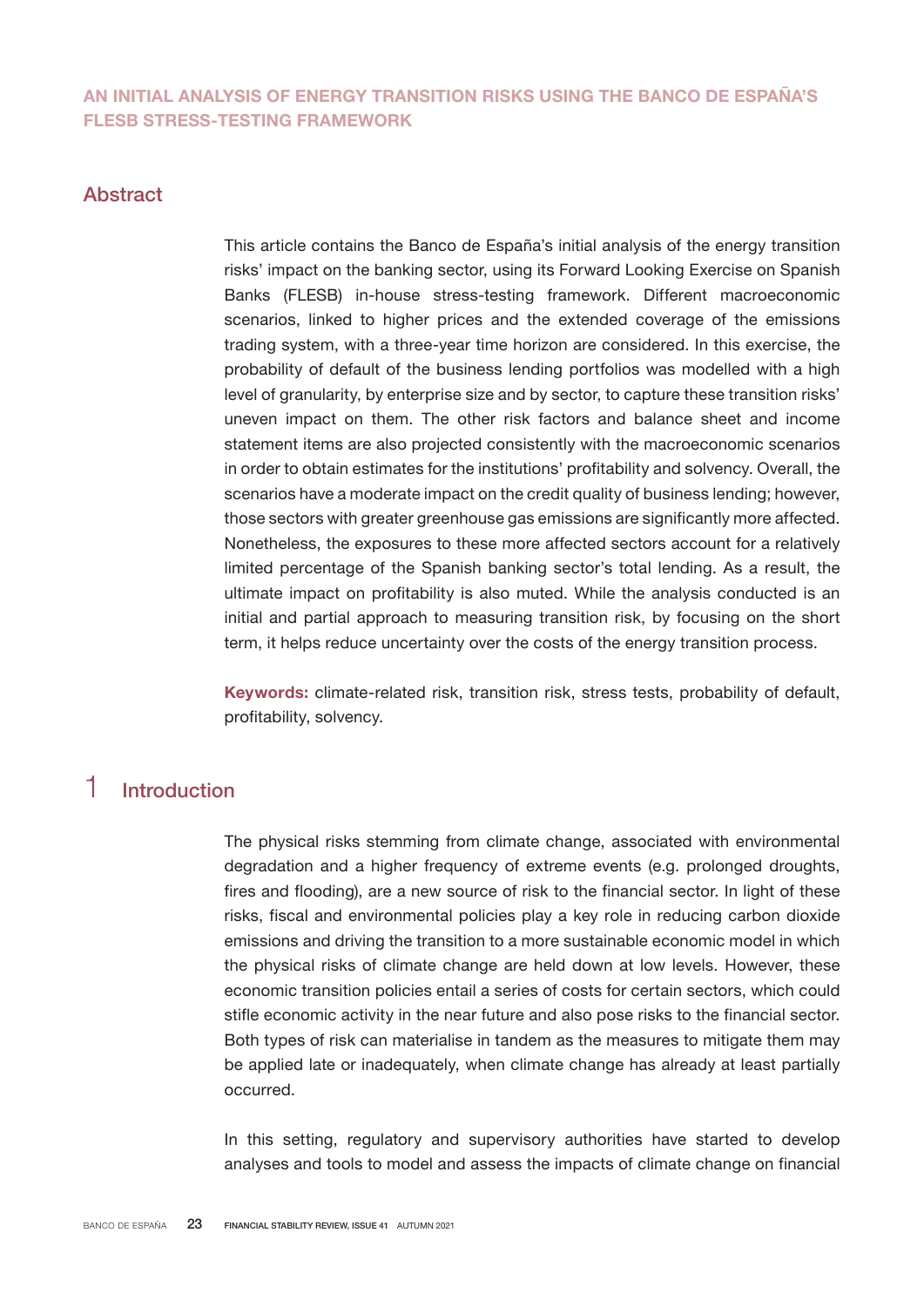stability. Sensitivity analyses and stress tests provide a sound methodological basis for a forward-looking analysis of climate-related risks, given these risks' uncertain nature. This is prompting the development and adaptation of these forward-looking methodologies to the specific characteristics of these risks.

The most significant climate-related risks to the financial sector are generally related to the credit exposures and market exposures to other sectors, including those which are exposed to extreme weather events or to the costs of transitioning to a more sustainable economy. It is therefore necessary to construct macro-financial stress scenarios that capture the heterogeneity of the physical and transition risks specific to each sector. It is also necessary to adapt the stress tests to analyse in more granular detail the sectoral exposures and their associated risks on the basis of these scenarios with uneven impacts across sectors.

In this regard, the Banco de España's first step has been to develop a framework for analysing the impact on the banking sector of risk scenarios associated with the initial phases of the implementation of transition policies in Spain. Specifically, the pre-existing top-down Forward Looking Exercise on Spanish Banks (FLESB)<sup>1</sup> framework has been adapted for this purpose.

The macro-financial scenarios used for this exercise were designed in-house by the Banco de España and are based on the higher price of emission allowances and on different extensions of the coverage of the Emissions Trading System (ETS) for an extensive breakdown of over 50 sectors. These changes to environmental legislation are reflected in different shocks over a three-year analysis horizon to the real gross value added (GVA) growth paths for that sectoral breakdown.

The Banco de España's Central Credit Register (CCR) was used to model different risk parameters relevant to the exercise. Very granular data are thus obtained on the credit exposures to non-financial corporations and sole proprietors, including information on their repayment situation and the debtor's sector of economic activity, among other characteristics. An additional advantage of this database is its longrunning time series. It has been used in this application to form datasets since 2000.

The probability of default<sup>2</sup> (PD) of banks' business lending exposures is estimated using the CCR database separately for each sector and enterprise size (large firms, SMEs<sup>3</sup> and sole proprietors). These PDs are stressed by taking into account the sectoral shocks to the transition scenarios' GVA growth, in addition to the attendant

<sup>1</sup> The results of the FLESB are published regularly in the Banco de España's *[Financial Stability Report.](https://www.bde.es/bde/en/secciones/informes/estabilidad-financiera/informe-de-estabilidad/)*

<sup>2</sup> In this article PD means the probability a performing loan will be classified as non-performing within 12 months, i.e. the probability of it being migrated from Stage 1 to Stage 3 over that time frame.

<sup>3</sup> The distinction between large firms and SMEs is consistent with the European Commission Recommendation concerning the definition of micro, small and medium-sized enterprises (see European Commission (2003)). Therefore, large firms are those with 250 or more employees and an annual turnover of over €50 million or whose balance sheet total exceeds €43 million.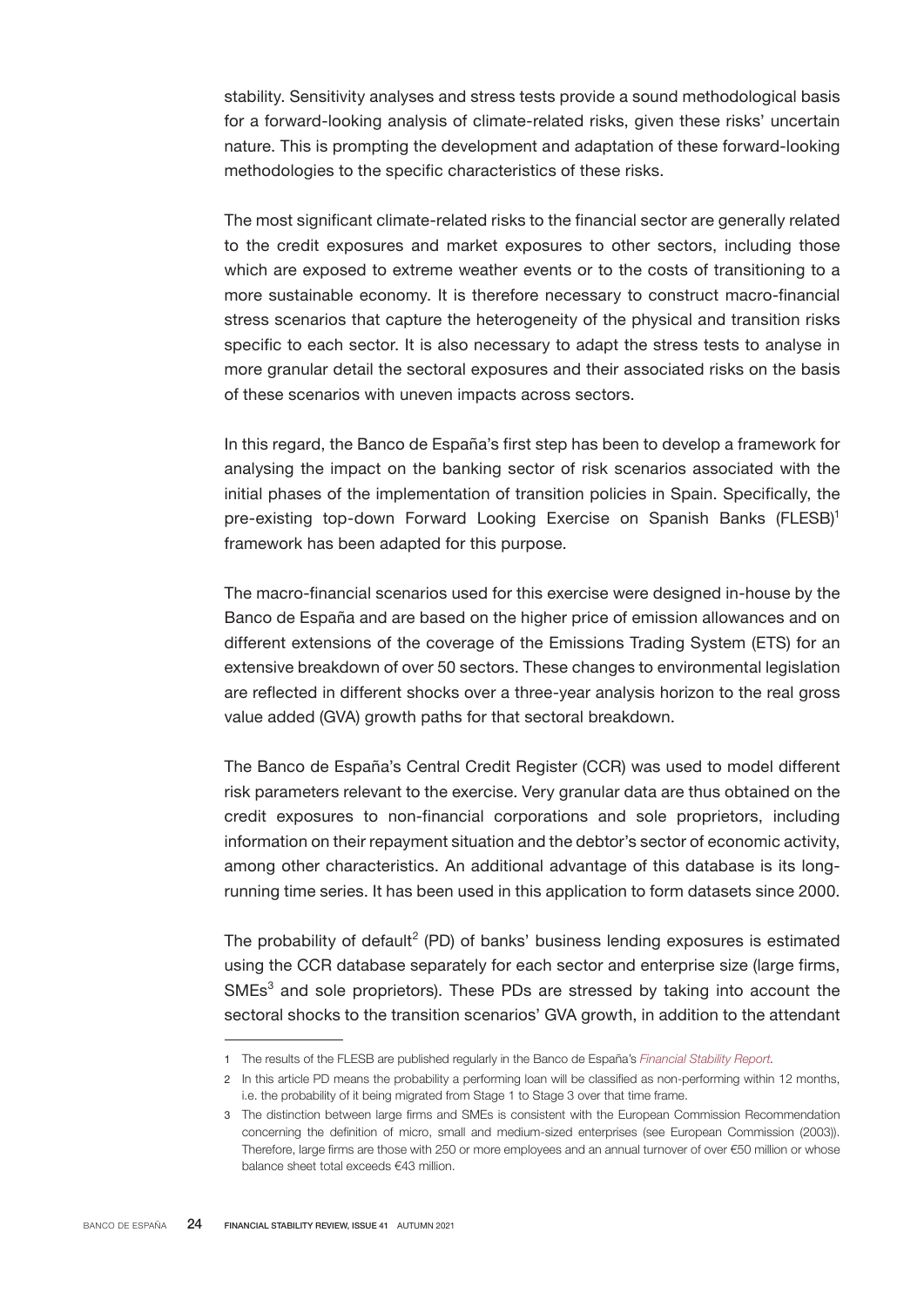deterioration of the financial position (profitability, leverage, etc.) of each sector of activity. The other parameters and sources of income and loss for the banks are also stressed using the FLESB framework on the basis of the impact of the transition scenarios on the aggregate macroeconomic forecast for the overall economy.

The results obtained point to a moderate deterioration in credit quality in PD terms that is, however, markedly uneven across economic sectors. Thus, under the most severe scenario, over a three-year horizon and in the face of the implementation of environmental policies combating emissions, the average PD in that period could increase by up to 0.8 percentage points (pp) compared with the baseline scenario in the most affected sector (manufacture of coke and refined petroleum products). The impact on profitability is also moderate and varies based on the relative share of operations in Spain (the jurisdiction where the introduction of the environmental policy is being studied) and its sectoral composition. Cumulative profitability as a percentage of risk-weighted assets (RWAs) could fall by between 0.19 pp and 0.41 pp over the horizon analysed. The results therefore suggest that the banking sector would be capable of absorbing the costs stemming from the commencement of climate transition policies; however, some banks' profitability would be hit harder. The banking sector's solvency would not be materially impaired as a result of the introduction of the environmental policy considered.

The rest of this article is structured as follows: Section 2 examines the goals and context of the exercise; Section 3 presents the short-term sectoral transition scenarios used; Section 4 details the methodological approach developed to adapt the PD to a climate-related risk exercise; Section 5 sets out the results obtained in terms of PD and profitability; and Section 6 summarises the main conclusions. The article includes an annex containing complementary methodological information.

# 2 Goals and context of the exercise

This article analyses the materialisation of risks stemming from the transition to a more sustainable economy over a three-year horizon, without examining the possible materialisation of physical risks or longer time frames. Measuring the macroeconomic impact of the physical risks is particularly complex since it requires the explicit modelling of the relationship between economic and environmental conditions, $4$  and since such impact materialises over long time horizons. The Banco de España's future research will develop the data sources and macroeconomic models necessary for examining this type of scenario. However, this initial examination of the transition costs, which is more feasible using the available techniques, currently enables the measurement and assessment of the costs of these early policies to fight climate

<sup>4</sup> See [Box 3.2](https://www.bde.es/f/webbde/Secciones/Publicaciones/InformesBoletinesRevistas/InformesEstabilidadFinancera/21/FSR_2021_2_Box3_2.pdf) of the Banco de España's Autumn 2021 *Financial Stability Report* for an analysis of the quantification of the effect of environmental disasters on real estate wealth at regional level.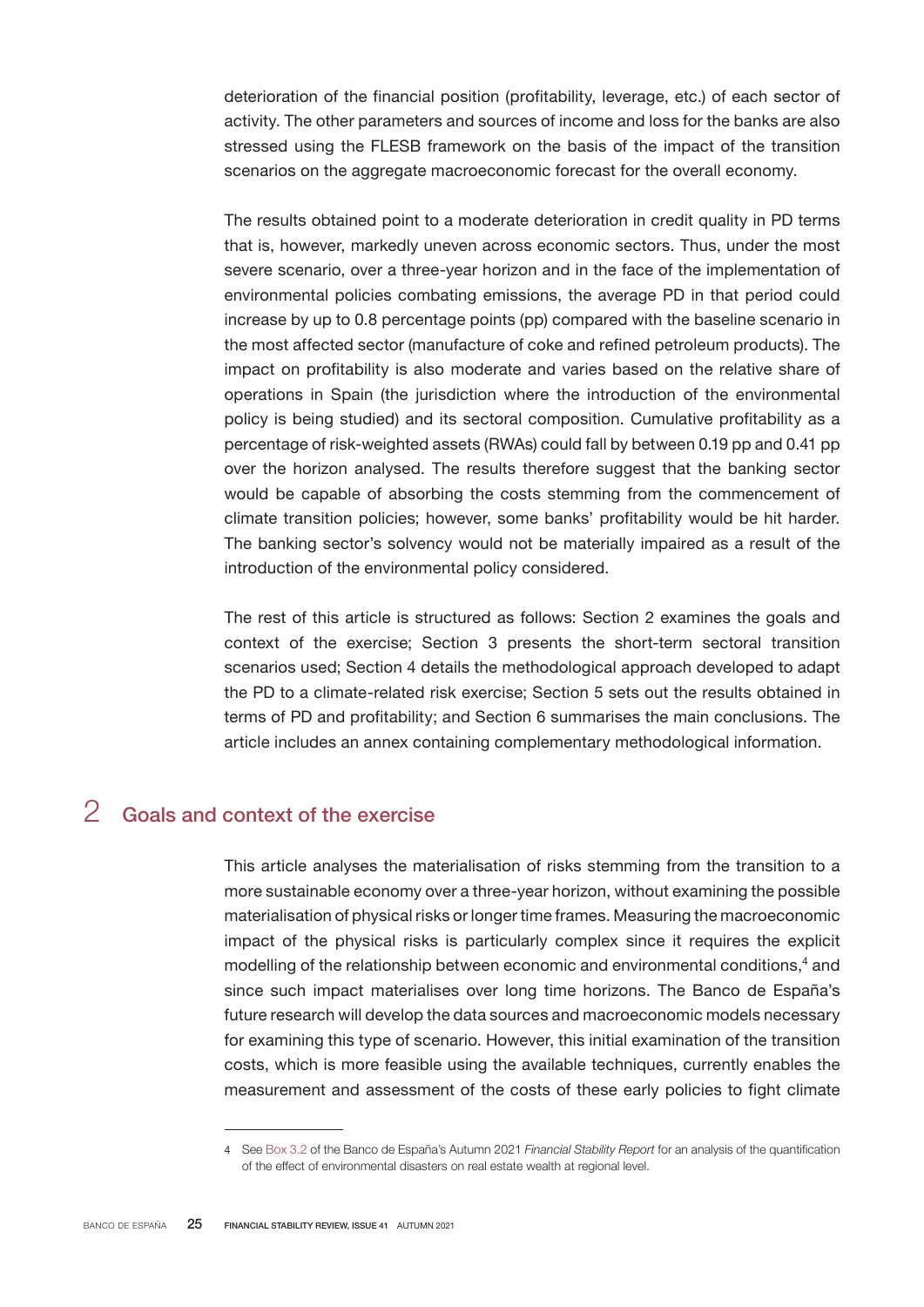change. If these costs are moderate, the transition policies are easier to implement, despite uncertainties enduring long term.

Other initiatives to quantify climate-related risk using forward-looking methodologies include those by the Network of Central Banks and Supervisors for Greening the Financial System (NGFS), such as the *Guide for Supervisors*,<sup>5</sup> the *Guide to climate scenario analysis for central banks and supervisors,*<sup>6</sup> the NGFS' risk scenarios and other supporting documentation<sup>7</sup> published between May 2020 and July 2021. At European level, different working groups have addressed the methodological progress and specific features of these models, which have been reflected in the documents *Climate-related Risk and Financial Stability*<sup>8</sup> and *Positively Green. Climate Change Risks and Financial Stability.*<sup>9</sup>

With regard to the first practical applications of forward-looking methodologies by national supervisors and regulators, of note is the work to quantify the impact of climate change on financial stability in France<sup>10</sup> and the Netherlands.<sup>11</sup> These latest exercises also include the estimated impact for insurance companies and pension schemes. The Bank of England has disseminated the basis for its climate-risk exercise,<sup>12</sup> the results of which will be published in 2022. Baudino and Svoronos (2021) compare the methodologies used, the objectives covered and the results currently available. Many other national authorities are conducting climate stress tests on their banks or on the financial system as a whole (see European Central Bank and European Systemic Risk Board (2021)). The ECB has also developed its own top-down analysis framework (ECB economy-wide climate stress test)<sup>13</sup> with a view to assessing the exposure of euro area banks to climate-related risks.

The ECB's exercise is different from the one presented in this article in terms of the sample of institutions, methodology, type of climate-related risks considered and time horizon. The ECB's work stands out due to the breadth of its cross-section at European level, as it covers approximately 4 million firms and 2,000 banks, and extends the analysis of the transition risks to also include the impact of physical risks over a 30-year period. The results of the ECB's work show that, if no measures are applied, the costs stemming from extreme weather events rise substantially, thereby increasing the firms' PD. However, the long-term benefits of implementing prompt measures that drive the transition to a green economy would offset those firms'

<sup>5</sup> See Network for Greening the Financial System (2020a).

<sup>6</sup> See Network for Greening the Financial System (2020b).

<sup>7</sup> See Network for Greening the Financial System (2021 and 2020c).

<sup>8</sup> See European Central Bank and European Systemic Risk Board (2021).

<sup>9</sup> See European Systemic Risk Board (2020).

<sup>10</sup> See Allen et al. (2020) and Autorité de Contrôle Prudentiel et de Résolution (2021).

<sup>11</sup> See Vermeulen et al. (2018 and 2019).

<sup>12</sup> See Bank of England (2021).

<sup>13</sup> See European Central Bank (2020) and Alogoskoufis et al. (2021).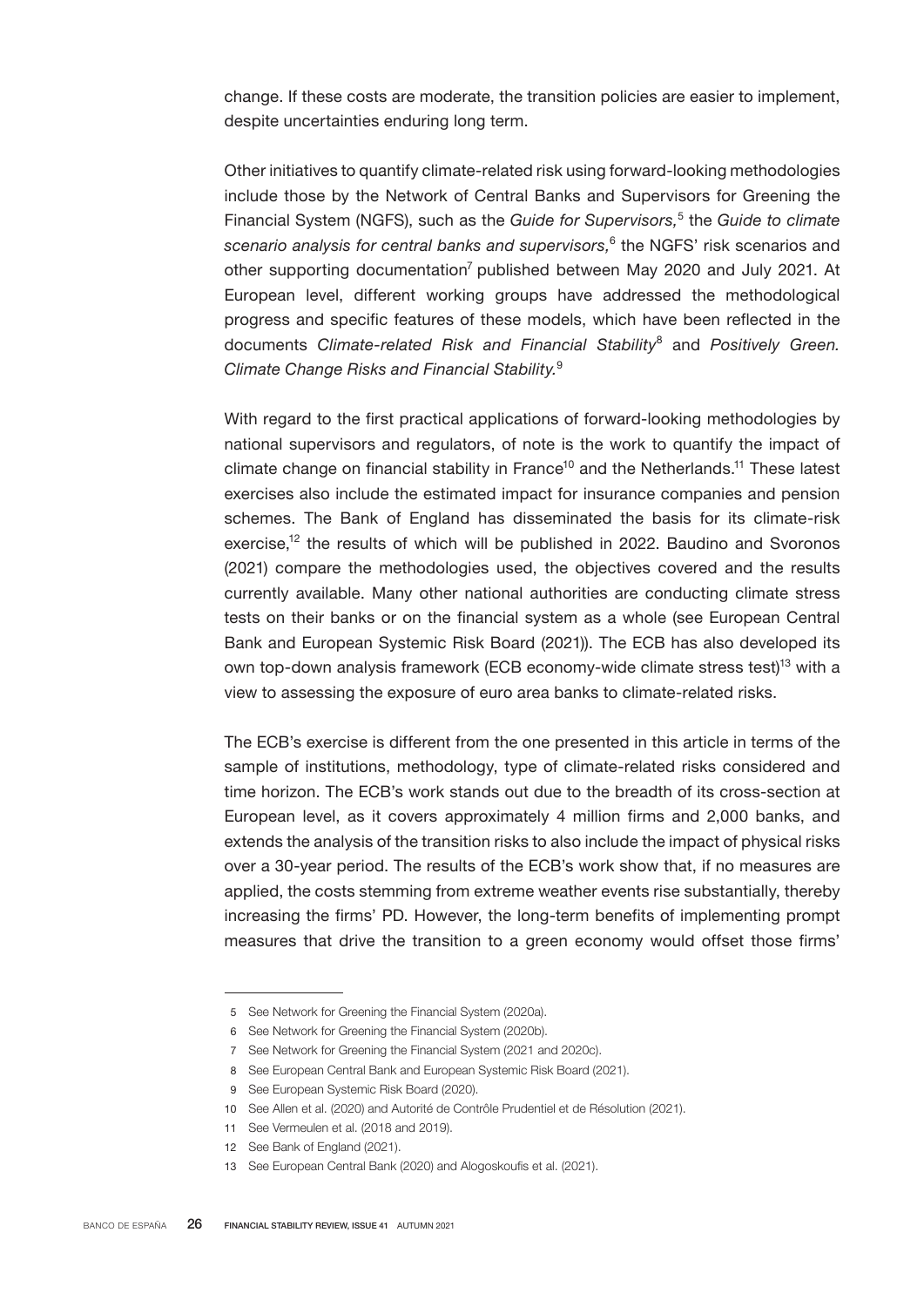short-term costs. The preliminary analysis of the impact of physical risks on credit quality in Spain also points in the same direction.<sup>14</sup>

The methodological basis for quantifying climate-related risk and the first exercises conducted by the authorities are a benchmark for banks. In this regard, supervisors and authorities have also published guides and action plans encouraging banks to be proactive and to factor climate-related risks into their business strategies and risk-management processes.<sup>15</sup>

# 3 Scenarios

This exercise's scenarios were prepared in-house by the Banco de España using the *Sectoral Carbon Tax* (referred to as CATS) model, in accordance with the methodology published by Aguilar, González and Hurtado (2021). The model has a highly detailed sectoral structure and is designed to capture the impact of transition risks over time horizons of two to five years. It is a general equilibrium model that enables the simulation of the impact of shocks on the Spanish economy. Particular importance is attached to the sectoral asymmetries based on how intensively they use different types of energy. The model takes into account the interconnectedness summarised by the input-output table data for the Spanish economy and replicates its main characteristics in terms of productive system, energy intensity, emissions by type of technology, etc.<sup>16</sup> The application of the model enables the projection of different GVA growth paths for 51 non-energy sectors and for two energy production sectors ("fuel" and "electricity"), $17$  based on their specific transition risks and other macroeconomic variables of interest for the stress-test exercise.

<sup>14</sup> See [Box 3.1](https://www.bde.es/f/webbde/Secciones/Publicaciones/InformesBoletinesRevistas/InformesEstabilidadFinancera/21/FSR_2021_2_Box3_1.pdf) of the Banco de España's Autumn 2021 *Financial Stability Report* for a simplified analysis of the long-term impact of physical risks on PD.

<sup>15</sup> In December 2019 the European Banking Authority published its action plan on sustainable finance (see European Banking Authority (2019)). In November 2020 the ECB published its guide on climate-related and environmental risks for banks (see European Central Bank (2020)). In the same vein, in October 2020 the Banco de España published the supervisory expectations document on risks posed by climate change and environmental degradation (see Banco de España (2020)). Like in the ECB's guide, climate-related and environmental risks are recognised as sources of financial risk and guidelines are provided for less significant institutions regarding how they should incorporate and address climate-related and environmental risks, including the preparation of stress tests.

<sup>16</sup> To obtain the elasticities of substitution between the different types of goods, a mixed calibration was used in which the elasticity of substitution between non-energy goods was set at 0.9 in accordance with the literature and the model in Devulder and Lisack (2020), and only the value of the elasticities of substitution between energy and non-energy goods, or between different energy goods, is calibrated.

<sup>17</sup> The two energy sectors differ as regards the amount of emission allowances associated with each, and also in the way in which the simplified specifications of the model relate to the more complex real world structures. In the case of fuels, their production does not generate a large amount of emissions, but their use does; the agents who use the fuels have to acquire the associated emission allowances, while the fuel producer receives a price that does not include the amount corresponding to such rights. Electricity, in contrast, generates emissions when it is produced, but not necessarily when it is used. Thus, electricity users do not need to acquire emission allowances, but simply pay a price to electricity producers, who are responsible for obtaining the necessary emission allowances to be able to produce that electricity.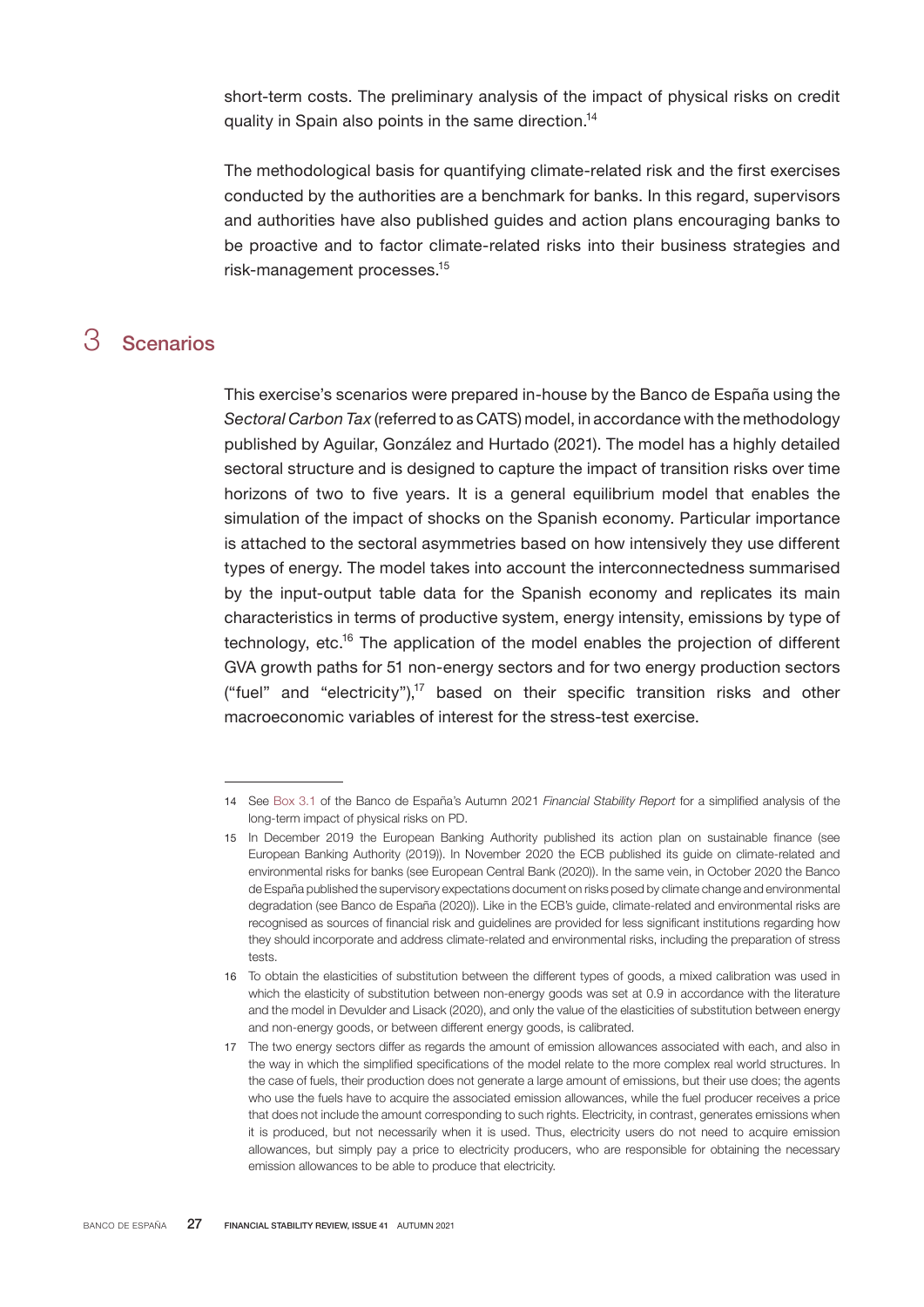The starting point for the design of the scenarios for this exercise is a baseline scenario, which assumes growth close to the Spanish economy's structural growth, more akin to pre-COVID-19 growth, considering that these measures will be implemented in a normal economic environment. Taking this baseline scenario, the effects of different shocks are estimated on the basis of the implementation of measures aimed at transitioning to a low-carbon economy, resulting in the following scenarios:

- i) Higher emission price scenario: this scenario entails increasing the price of a tonne of CO<sub>2</sub> equivalent from  $\epsilon$ 25 (2020 average) to  $\epsilon$ 100 (the current regulatory limit, given that it is the amount to be paid in the event of insufficient emission allowances). This increase is comparable in relative terms to previous increases (the annual average rose from €6 to €25 per tonne between 2017 and 2019 and, after holding at €25 on average in 2020, has already risen in recent months to above €50). In three years this shock would prompt a total reduction in emissions similar to that of the orderly transition scenario prepared by the NGFS, which for the Spanish economy would be close to 10% over this time horizon.
- ii) Extension of ETS coverage to all business sectors scenario: this scenario entails all emissions becoming levied, irrespective of the sector producing them. It prompts a smaller reduction in emissions but a very different sectoral impact; the high-emissions sectors that are currently exempt from the emission allowances system would be harder hit.
- iii) Combined shock scenario: this scenario causes a far greater stress scenario, given that it is equivalent to first raising the price of emissions and then extending the coverage to all sectors, rather than just the sum of the two preceding scenarios. Moreover, this second step is performed at the new €100 per tonne price, rather than the original €25 per tonne price. Over the three-year time horizon, this scenario prompts a somewhat larger reduction in emissions than that under the Net Zero 2050 scenario of the NGFS.
- iv) Combined shock scenario, also envisaging the extension of ETS coverage to households: this is a combination of scenario iii) and the application of the ETS to households for their direct fuel consumption. It prompts a somewhat greater reduction in emissions than in scenario iii) (under which households were not levied) and above all a greater cost in terms of GDP, given that the shock triggers a greater income effect.

Other technical characteristics that were considered in the CATS model to design these scenarios will be detailed in a forthcoming occasional paper. These include the assumption that higher tax revenues resulting from any of the above-mentioned shocks are channelled back to households (which in the model are business owners)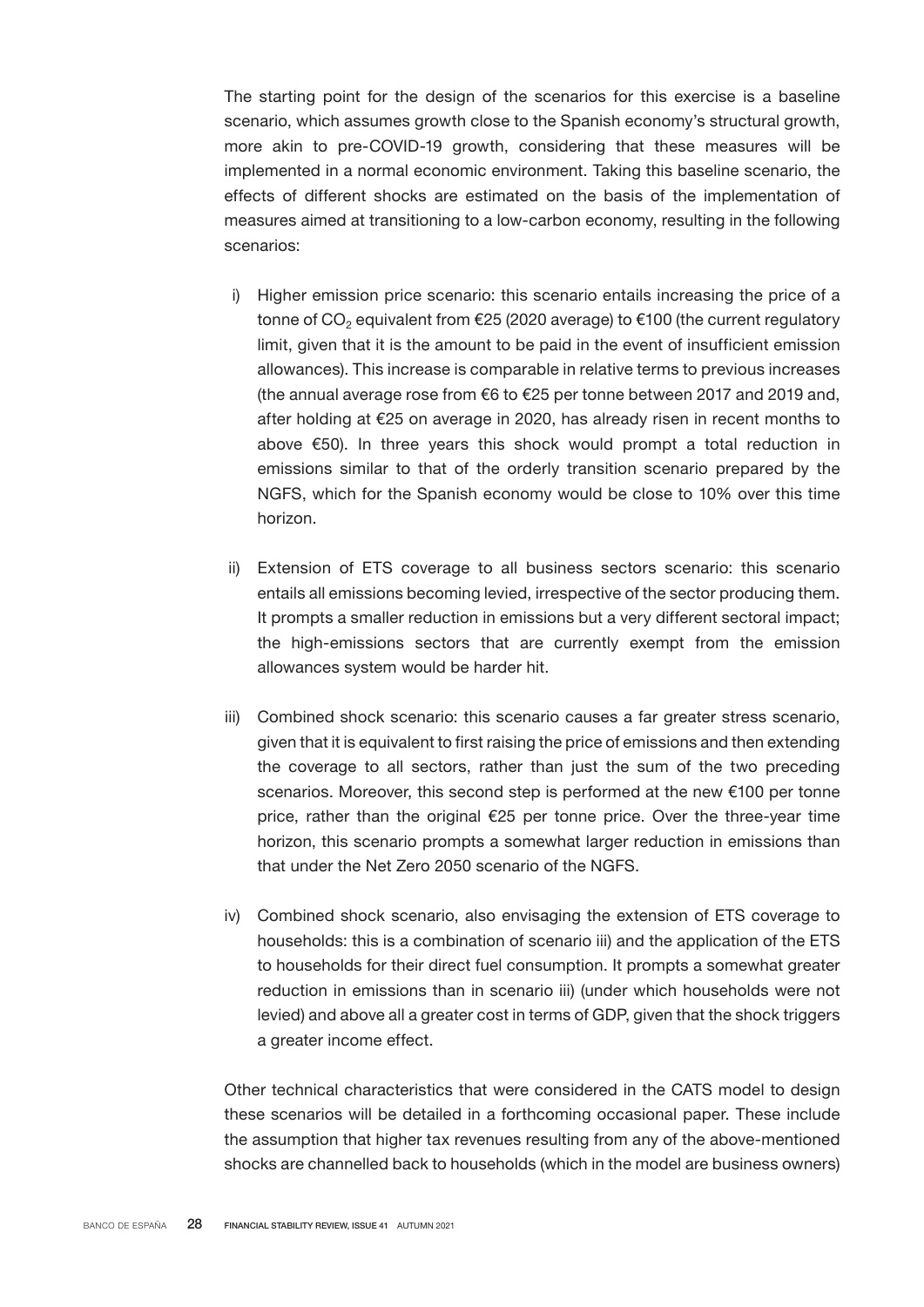#### IMPACT OF THE SIMULATED SHOCKS ON ECONOMIC ACTIVITY Table 1

Differences in the cumulative rates of change (t+1, t+2, t+3) compared with the baseline scenario.

|                                                | GDP    | Range of impact on non-energy sectoral GVA (a) |             |
|------------------------------------------------|--------|------------------------------------------------|-------------|
|                                                |        | Lower bound                                    | Upper bound |
| Higher emission prices                         | $-0.6$ | $-5.3$                                         | 0.1         |
| Extension of ETS coverage                      | $-0.3$ | -2.1                                           | 0.1         |
| Combination                                    | $-1.3$ | $-8.4$                                         | 0.3         |
| Combination, including extension to households | $-1.9$ | -9.                                            | 0.3         |

#### SOURCE: Banco de España.

a The lower bound of the range of impact on the sectoral GVA in each scenario is the most negative difference between the cumulative rates of change in the three years of the exercise and the corresponding measures under the baseline scenario. The upper bound is the analogous most positive difference. The scenarios 1) higher emission allowances prices; 2) extended ETS coverage; 3) combination (of the two shocks); and 4) combination, including extension to households, match those in the text with the same numbering.

> via lump-sum transfers.<sup>18</sup> It is also necessary to examine with caution the scope of the transition scenarios considered, which do not cover all their possible types.<sup>19</sup> This is because part of the adjustment and resource-reallocation costs are not included – specifically, capital, the treatment of households as homogeneous agents and the exclusion of the effects via global trade – with the focus being placed on the effects of domestic demand. Also, it is assumed that the rise in energy prices in the scenarios is insufficient to cause permanent increases in inflation that feed through to interest rates or translate into sharp financial market corrections or significant shocks to house prices. Therefore, the effects of the shocks reflected in the scenarios could be considered a lower bound.

> Table 1 shows that the most severe shock, captured by the scenario combining the higher emission allowances prices and the extension of the ETS to firms and households, would result in a 1.9 pp smaller cumulative change in GDP over three years than under the baseline scenario. The other scenarios would result in differences in cumulative GDP of between -1.3 pp and -0.3 pp compared with the baseline scenario.

> Further, the sectoral impact differs widely under all the scenarios, as demonstrated by the lower and upper bounds. Indeed, the GVA of some of the sectors considered by the model is stressed far more than aggregate GDP, especially under the scenarios with bigger shocks, as Chart 1 shows in greater detail.

<sup>18</sup> If the higher tax revenues were channelled back via lower taxation on employment, the simulation would include an expansionary supply shock, which, as is quite common in the literature, can exceed the adverse effect of the tax on emissions. Given that the aim is to generate stress scenarios, the use of lump-sum transfers seems more appropriate.

<sup>19</sup> See [Box 3.1](https://www.bde.es/f/webbde/Secciones/Publicaciones/InformesBoletinesRevistas/InformesEstabilidadFinancera/21/FSR_2021_2_Box3_1.pdf) of the Banco de España's Autumn 2021 *Financial Stability Report*, which also expresses caveats as regards the scope of the transition scenarios considered.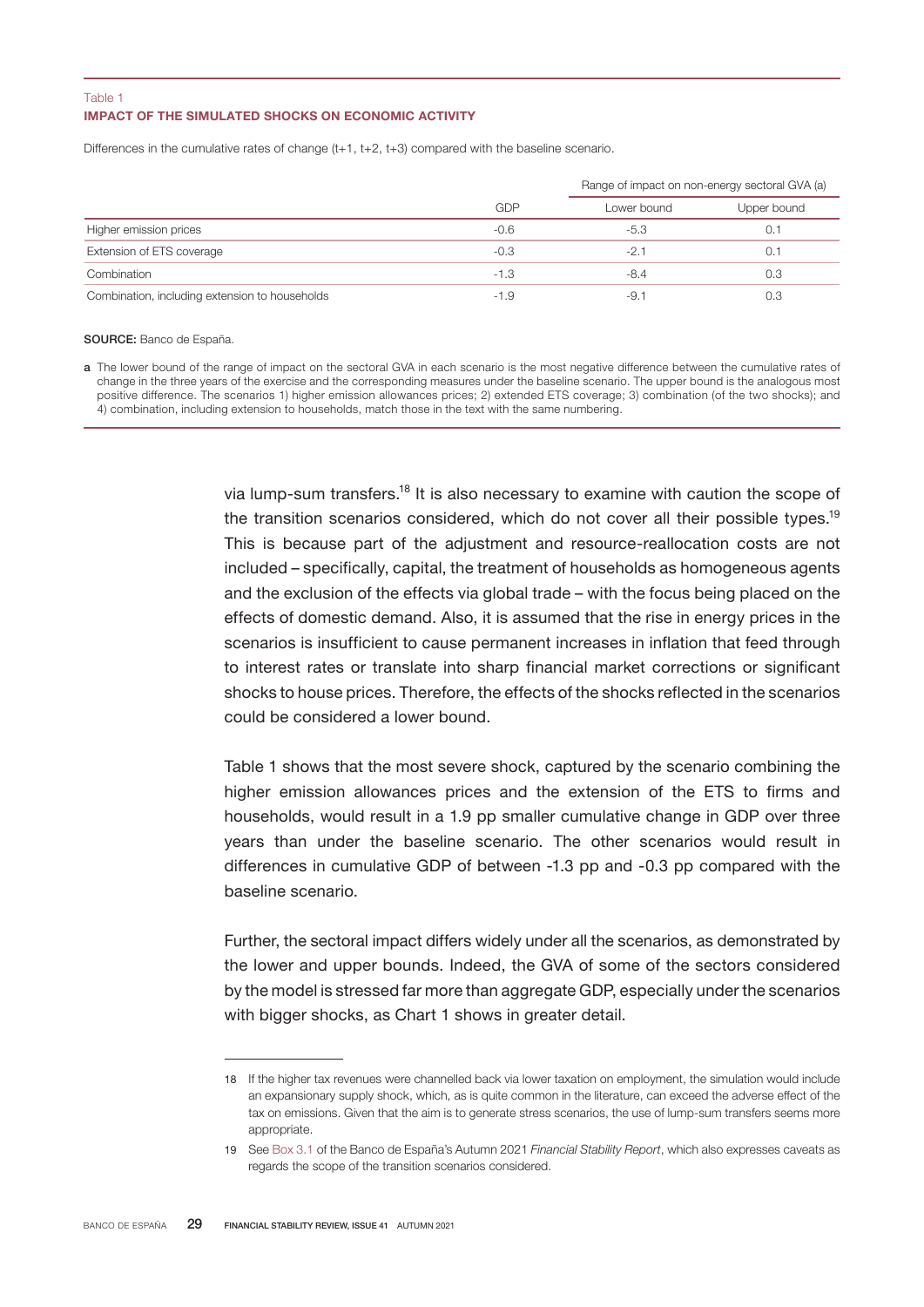### CUMULATIVE DROPS IN GVA COMPARED WITH THE BASELINE SCENARIO (a) Chart 1



SOURCE: Banco de España.

a From left to right the chart depicts the ten most affected sectors, ordered by the impact of the scenario combining higher emission allowances prices and the extension of the ETS to firms and households (most severe scenario).

## 4 Modelling of the probabilities of default by economic sector

## 4.1 General framework

The proposed framework models the PD of the exposures to businesses and considers a granular breakdown by bank, economic sector and business size. Business size is broken down into three categories: sole proprietors, SMEs and large firms.<sup>20</sup> In addition to the most aggregated macro variables (interest rate level, unemployment, growth of house prices, etc.), GVA growth disaggregated by sector and financial ratios obtained for groups of businesses by sector and by size were also considered.

It should be borne in mind that the other factors of bank risk and balance sheet and income statement items that are projected in the exercise, such as the value of the collateral provided, net interest income and RWAs, are also consistent with the proposed climate scenarios; however, PD is the channel through which the sectoral heterogeneity reflected therein is introduced. These other factors are projected on the basis of the aggregate macroeconomic variables consistent with the sectoral scenarios.

<sup>20</sup> We examined the possibility of a more granular business-size breakdown; specifically, by distinguishing, within the SME group, between microenterprises (fewer than 10 employees), small enterprises (10-49 employees) and medium-sized enterprises (50-249 employees). This breakdown would be interesting, as the three groups have different characteristics, notably the quantitative importance of the microenterprise group and its specific limitations in access to credit, typically reflected by the use of mortgage guarantees. However, under the models used, obtaining, for the estimation, a sufficiently representative number of businesses with the additional breakdown by size would be impracticable in many sectors. Future research will consider how to expand the analysis of the corporate sector.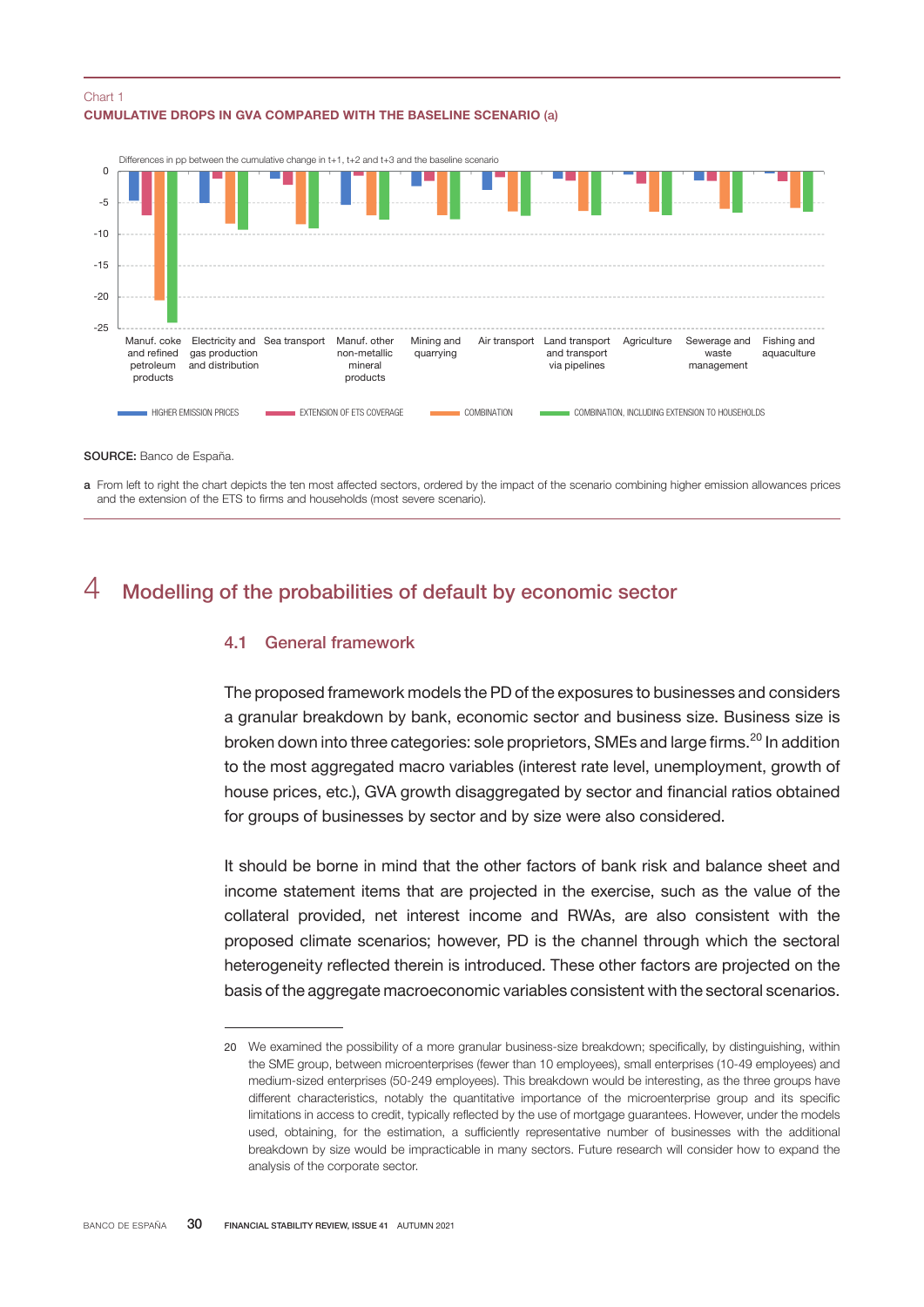## 4.2 Specification

The PD is calculated at bank level for different economic sector and business size groups.<sup>21</sup> Thus,  $pd_r^{bsg}$  denotes the PD in the period  $t = 1, ..., T$  of the businesses linked to the bank  $b = 1, \ldots, B$ , in economic sector  $s = 1, \ldots, S$  and of size  $g = 1, \ldots, G$ .

For the sectoral dimension, some additional aggregates are considered. These will be necessary if there is an insufficient number of observations to perform the estimation in certain sectors. It is assumed that each economic sector s belongs to one (and only one) group of similar sectors or "industry"  $r = 1, ..., R$ , with  $R < S$ .  $pd_r^{brg}$ denotes the PD of that industry. Similarly, a is the aggregate of all the sectors, with the related PD equal to  $pd<sub>t</sub><sup>bag</sup>$ .

The PD  $pd<sub>r</sub><sup>bg</sup>$  is consistent with the average (weighted by number of debtors) of the PDs of the comprising sectors (for a given year, bank and size). Similarly,  $pd<sub>t</sub><sup>bag</sup>$  is the weighted average of all the sectors and, in turn, of all the industries. To simplify the notation, the index i runs through all the sectoral components: the S sectors, the R industries and the total aggregate, such that  $i = 1, \ldots, I$ , where  $I = S + R + 1$ . These elements are called "units".

A logit link function is used in the PD modelling. Thus, pd<sup>\*</sup> is defined as:

$$
pd^* = ln(pd) - ln(1-pd)
$$
 [1]

With its inverse:

$$
pd = exp\left(pd^{*}\right) / \left(1 + exp\left(pd^{*}\right)\right)
$$
 [2]

Three types of explanatory variables are considered:

- GVA growth in the period t, for the sector, industry or total aggregate, and for its first lag:  $\mathsf{rvag}_{\mathsf{t}}^{\mathsf{i}}$  and  $\mathsf{rvag}_{\mathsf{t-1}}^{\mathsf{i}}.$  This variable is the same for all banks and business sizes.
- A vector of other M macro variables:  $m_t = (m_t^1,...,m_t^M)$ . This vector is the same for all banks, units and sizes. No lags are considered for this vector.
- A vector of J aggregate financial ratios by unit and size:  $f_t^{ig} = (f_t^{fig},...,f_t^{Jig})$ . This vector is the same for all banks and no vector lags are considered.

<sup>21</sup> It is useful to highlight that, throughout this article, PD always refers to the aggregate PD of a certain group of exposures of businesses determined by the economic sector to which they belong, their size or the bank to which the exposure relates. Similarly, the financial ratios are always aggregate values of groups of businesses determined by their sector or size (in this case, not by the bank to which the exposure relates).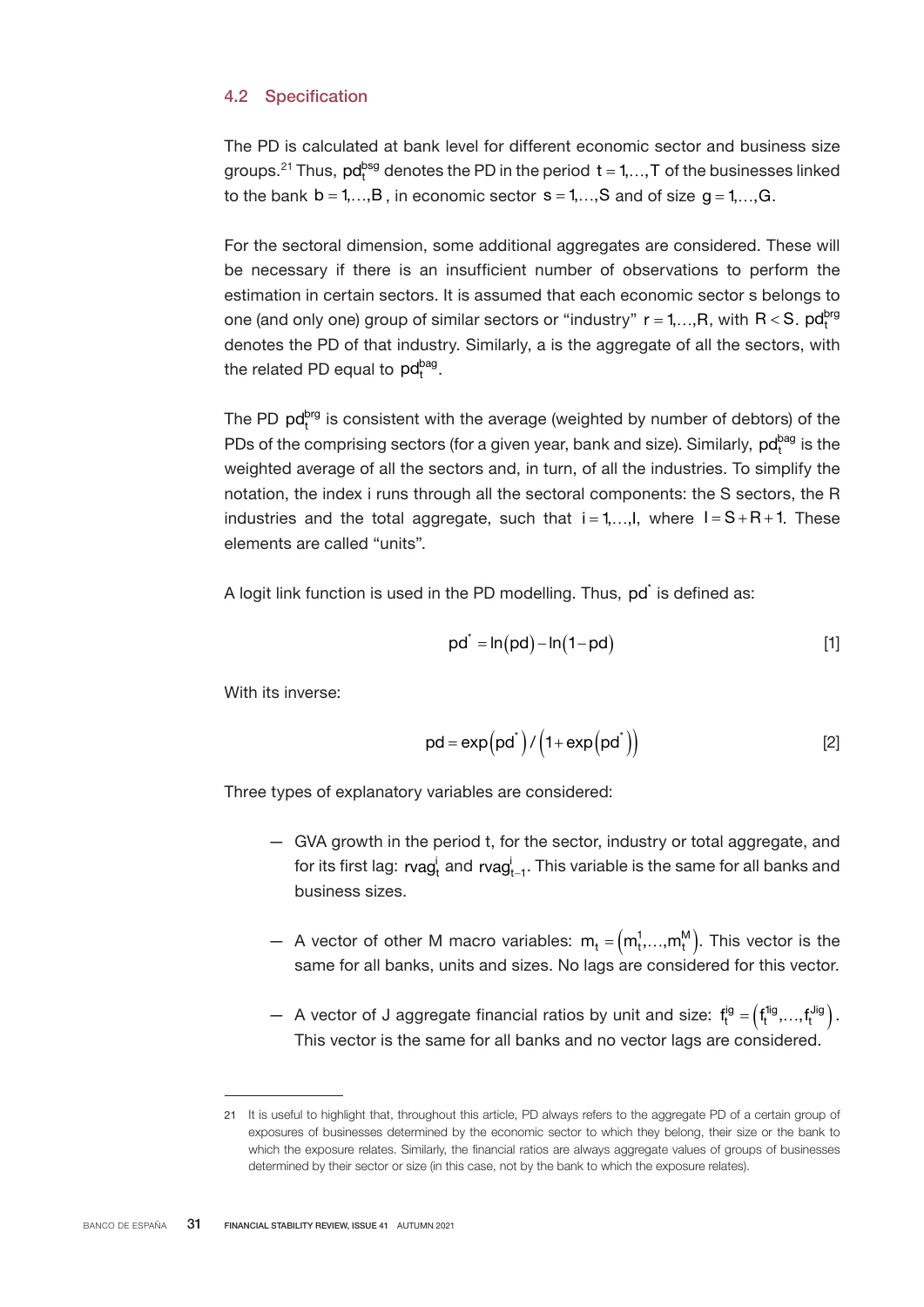With these components, for the transformed PD the framework proposes a different panel model of B banks for each unit and size:

$$
p d_t^{*big} = \alpha^{ig} + \rho^{ig} p d_{t-1}^{*big} + \beta^{0ig} r v a g_t^i + \beta^{1ig} r v a g_{t-1}^i + \theta^{ig} m_t + \delta^{ig} f_t^{ig} + e_t^{big}
$$
 [3]

Where  $\alpha^{ig}$ ,  $\rho^{ig}$ ,  $\beta^{0ig}$  and  $\beta^{1ig}$  are scalars, while  $\theta^{ig}$  and  $\delta^{ig}$  are vectors. The variable  ${\sf e}_{\sf t}^{\sf big}$ is an error component. $^{22}$ 

Paths of the explanatory variables in expression [3] are required to project  $pd<sub>t</sub><sup>tipig</sup>$  for periods longer than T. The paths for GVA growth and for the vector of the macro variables are part of the scenarios. However, the financial ratios are generated internally within the framework.

Accordingly, we opted for a panel model of the S sectors for each financial ratio  $j = 1, \ldots, J$ , in each size  $g = 1, \ldots, G$ , on the basis of the specification:

$$
f_t^{jsg} = c^{jsg} + \varphi^{jg} f_{t-1}^{sg} + \gamma^{jg} r vag_t^s + \vartheta^{jg} m_t + u_t^{jsg}
$$
 [4]

where  $c^{jsg}$  are sectoral fixed effects for each financial ratio and size,  $\gamma^{jg}$  is a scalar and  $\varphi^{jg}$  and  $\vartheta^{jg}$  are vectors.  $u_t^{jsg}$  is an error component. These financial ratio dynamics, summarised in the parameters of the model in [4], are applied for simplicity to all levels of sectoral aggregation: individual sector, industry and aggregate of the economy.<sup>23</sup>

The projections for the PDs  $pd_t^{big}$  over the projection horizon,  $t = T + 1, \dots, H$ , are then obtained using [3], with the financial ratios projected on the basis of [4].

Lastly, the projections for  $pd<sub>t</sub><sup>bsg</sup>$  are adjusted to ensure consistency, for a given size, between the PD projections at the sectoral and the aggregate level, as analysed in the Annex.

### 4.3 Estimation

Specification [3] is identified separately for each unit (sector, industry, total aggregate) and size with a panel of B banks. IG models are therefore identified. For a given activity and size, the identification process includes an exhaustive search that

<sup>22</sup> This specification does not have bank fixed effects; it is a pooled regression. While the inclusion of fixed effects is advantageous for identification within the sample, it would impose some rigidity on the projections outside the sample in terms of the cross-unit differences that would be detrimental to the main, forward-looking purpose of the exercise. The period is relatively long (20 years) and the specifications implemented are tested to rule out the presence of autocorrelation, thus limiting the undesired effects of not including these fixed effects.

<sup>23</sup> Fixed effects are considered for the financial ratio equations, but at sector level rather than at bank level, under the assumption that these invariant average fixed effects will be more stable over time at this higher level of aggregation. As different PD equations are estimated for each sector, in particular with a specific constant, equations [3] and [4] are consistent as regards the level of aggregation for which the fixed effects are considered.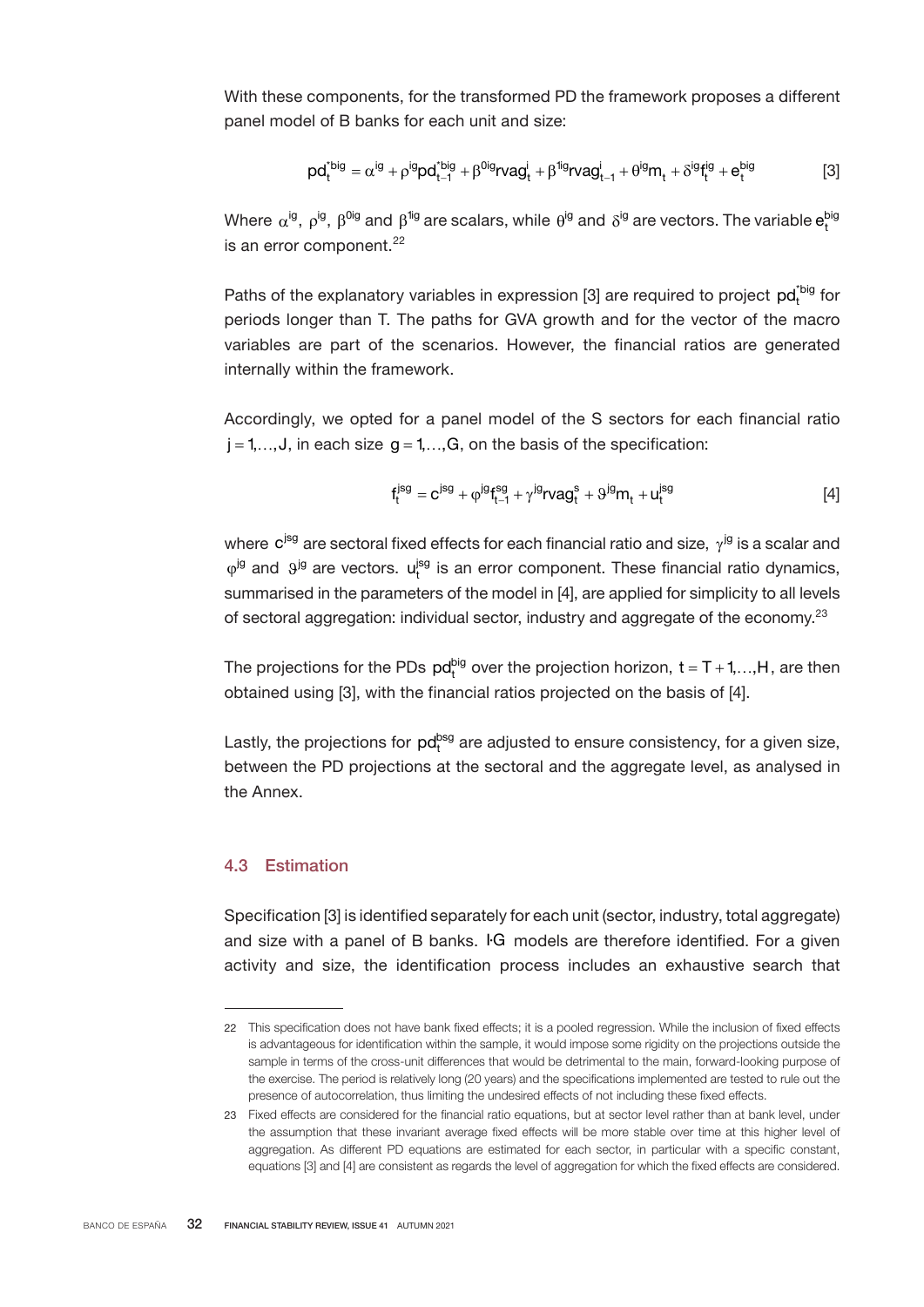ensures models with significant coefficients, signs consistent with economic theory (e.g. higher PD levels associated with a downturn in GVA growth), a lack of autocorrelation in the residuals and reasonable explanatory power within the sample. Implementing this process results, for each unit and size, in a final specification.

Should the exhaustive search not yield a set of eligible specifications for a unit and size, the model of its associated industry is imputed to it. If no set of eligible specifications for the industry is found, the aggregate model is imputed. $24$ 

In turn, the identification of [4] is also performed separately, in this case by financial ratio and size, although no exhaustive search is performed. Instead, a manual selection is performed that favours to the extent possible a parsimonious specification with the same characteristics as in the automatic selection applied to [3].

The estimation of [4] is run via OLS. As the specification contains panel fixed effects (sectors) and an auto-regressive component, the estimated coefficients are biased. The typical alternative is the consideration of a GMM estimation method, such as the estimator in Arellano and Bond (1991) or other variants. However, this alternative estimation option requires an additional specification to be selected from within a broad set of instruments. Given the purpose of applying this estimation method on a recurring basis, the set of valid instruments may change over time, rendering the specification less stable. As a result, and since the expected bias induced by the OLS method decreases $25$  as the value of T increases, this option is favoured over the GMM estimation. To verify that the bias is not significant vis-à-vis the current sample, the values of the coefficients were cross-checked against those that would be obtained via GMM.

The above-mentioned methodology is implemented with the available sources of information under certain practical considerations. First, a 12-month PD, measured annually, is used. The observation window for the data is 2000-2019, and the projection horizon is three years long.<sup>26</sup> The PD in each observation period for each bank, unit and size is calculated on the basis of the CCR.

In addition to GVA growth, the macro variables considered are 12-month EURIBOR, the unemployment rate, real GDP growth, stock market growth and house price growth. For specification [3] real GDP growth is disregarded, as the correlation between this variable and GVA growth (sectoral variable) may confuse the estimation of the cycle's effect on default risk.

<sup>24</sup> This procedure is vulnerable to the situation where there is no eligible specification for the sectoral aggregate either. However, this did not arise in practice. In the imputation the constant is adjusted to ensure consistency in the variables' average.

<sup>25</sup> See Nickell (1981).

<sup>26</sup> As detailed in Section 3, the baseline scenario reflects a trend path and the others reflect shocks to that path. The years of the exercise's horizon, T+1, T+2 and T+3, are not linked to a specific T.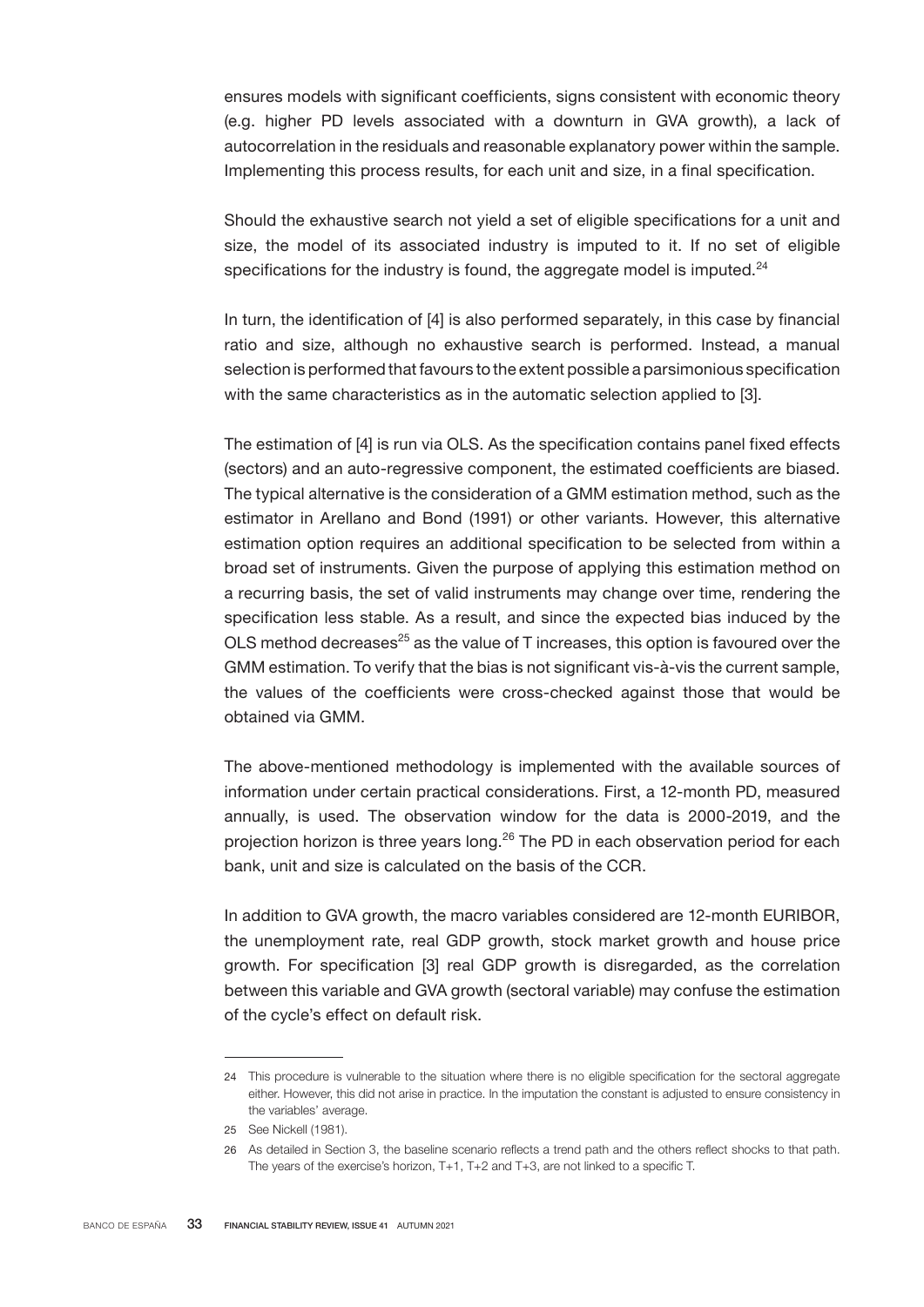Three financial ratios, measured in two percentiles (i.e. calculated as a percentile of the sample of firms in each period and for each sector and size) are considered. The three financial ratios are: i) EBITDA plus financial revenue as a percentage of financial costs, proxying the flow of funds generated to service financial costs; ii) ROA; and iii) the ratio of equity to assets. The percentiles are the 50th (median) and the 25th (firms in an unfavourable position). The six financial ratios are calculated using information from the Central Balance Sheet Data Office (CBSO) of the Banco de España, eliminating from the sample those firms without financial debt. It is assumed that, despite not being identical, $27$  the populations of the CCR and the CBSO are consistent and that the data from the CBSO are sufficiently representative to indicate the defaults by firms included in the CCR. In order for the inclusion of the financial ratios from the CBSO as explanatory variables to be useful, their average values do not need to be comparable with those of the CCR firms. Instead, a correlation in the financial cycle of the two groups, and that such correlation is not captured by the macroeconomic variables, shall suffice.

The sectoral dimension includes  $61$  sectors,<sup>28</sup> which approximately represent the two-digit NACE Rev.2 code breakdown, with greater detail in the activities more susceptible to being affected by the green transition. These 61 sectors are grouped into 21 industries.

Business size is broken down into three categories: sole proprietors, SMEs and large firms. Since the CBSO does not have information on sole proprietors, the financial ratios of the SMEs were used as a proxy for their financial position.<sup>29</sup>

# 5 Findings

The findings yielded by the methodological framework described above are set out in this section. Firstly, Chart 2 shows the differences between each adverse scenario and the baseline in the average projections for ROA over the exercise's three-year time horizon for the corporate sectors most affected by the environmental policy changes under analysis.<sup>30</sup> As expected, the declines are more pronounced in the scenarios combining both effects (higher prices and extended ETS coverage, particularly when they affect households). In the case of SMEs, the greatest

<sup>27</sup> The discrepancy is because the universe of firms reporting to the CBSO does not necessarily coincide with the universe of firms that have outstanding bank debt.

<sup>28</sup> While the scenarios are designed for 53 sectors, the FLESB considers 61 sectors to present a more granular breakdown in portfolios with potentially different behaviours in terms of default risk or that are more susceptible to climate-related risks. To do so, the GVA growth paths available from the scenarios are applied to the more granular sectorisation used in the FLESB on the basis of their similar response to the cycle.

<sup>29</sup> Should this assumption not be appropriate, the SMEs' financial ratios would generally appear as insignificant in the estimation exercise and would not be used for the final estimation based on the algorithm used.

<sup>30</sup> The sectors most affected mean those with the highest PD increase on the baseline under the most adverse scenario. Similar findings for the leverage and interest coverage ratios are available from the authors upon request.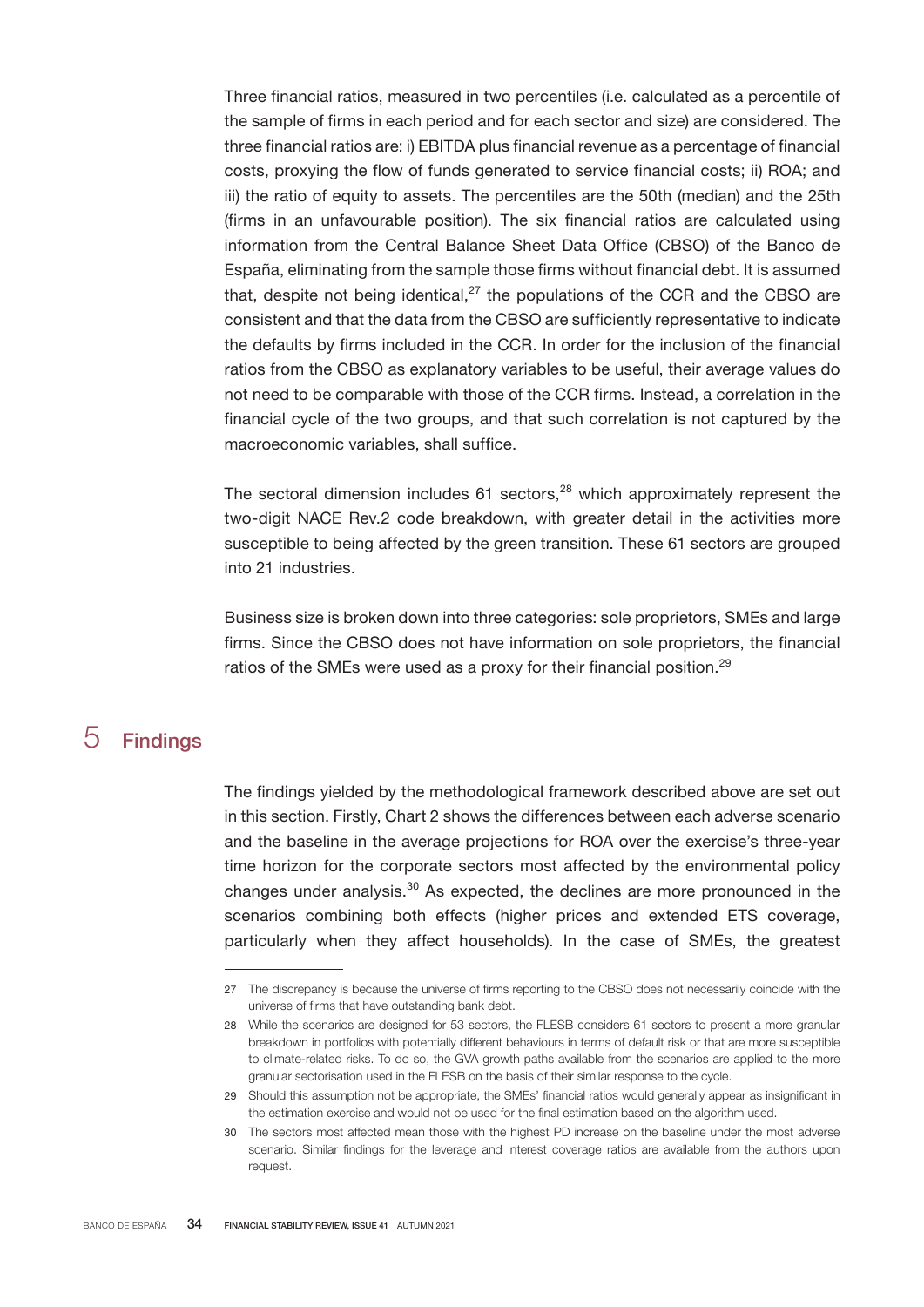#### Chart 2

#### DIFFERENCE IN THE AVERAGE ESTIMATED ROA BETWEEN THE ADVERSE AND BASELINE SCENARIOS (a)



SOURCE: Banco de España.

a The bars represent the estimates for the 50th percentile (median firm), while the diamonds represent the estimates for the 25th percentile (firm facing financial difficulties).

> differences compared with the baseline scenario can be found in the manufacture of coke and refined petroleum products (fall of 2.56 pp under the most adverse scenario for the  $50<sup>th</sup>$  percentile and of 2.78 pp for the  $25<sup>th</sup>$ ), the production and distribution of electricity and gas<sup>31</sup> (0.93 pp for the 50<sup>th</sup> percentile and 1 pp for the 25<sup>th</sup>), the manufacture of other non-metallic mineral products (0.77 pp for the  $50<sup>th</sup>$  percentile and 0.83 pp for the  $25<sup>th</sup>$ ) and, lastly, land transport and transport via pipelines (0.72 pp for the  $50<sup>th</sup>$  percentile and 0.79 pp for the  $25<sup>th</sup>$ ). In the case of large firms, while the same sectors are affected, the impact is somewhat smaller.

> To illustrate the sensitivity of PD to GVA growth on the basis of the estimated models, Chart 3 shows, for each of the three business sizes considered, the average and the 10<sup>th</sup> and 90<sup>th</sup> percentiles of the distribution of PD semi-elasticities with respect to GVA growth<sup>32</sup> for the 61 sectors considered. The distributions of semi-elasticities for sole proprietors and SMEs are similar, with average values of 2.41 pp and 2.35 pp, respectively, while that of large firms leans towards somewhat higher values, with an average value of 4.16 pp. The model also includes other explanatory variables (both macroeconomic variables and financial ratios), which are correlated with GVA

<sup>31</sup> Both sectors show the same fall since they are assigned similar GVA growth rates in the scenarios. Nonetheless, they are addressed separately for the purposes of the PD projection.

<sup>32</sup> Having used a logistic regression, the semi-elasticity of PD to the variable x in point  $\rm{pd}^*$  is given by  $\rm{\beta(1-pd^*)}$ ,  $\rm{\beta}$ being the coefficient of the variable x in the regression. For Chart 3, the average value of the series has been taken as pd<sup>\*</sup>, and the sum of the contemporaneous coefficients and the first lag as  $\beta$ , and the latter may be equal to 0 depending on the specification chosen.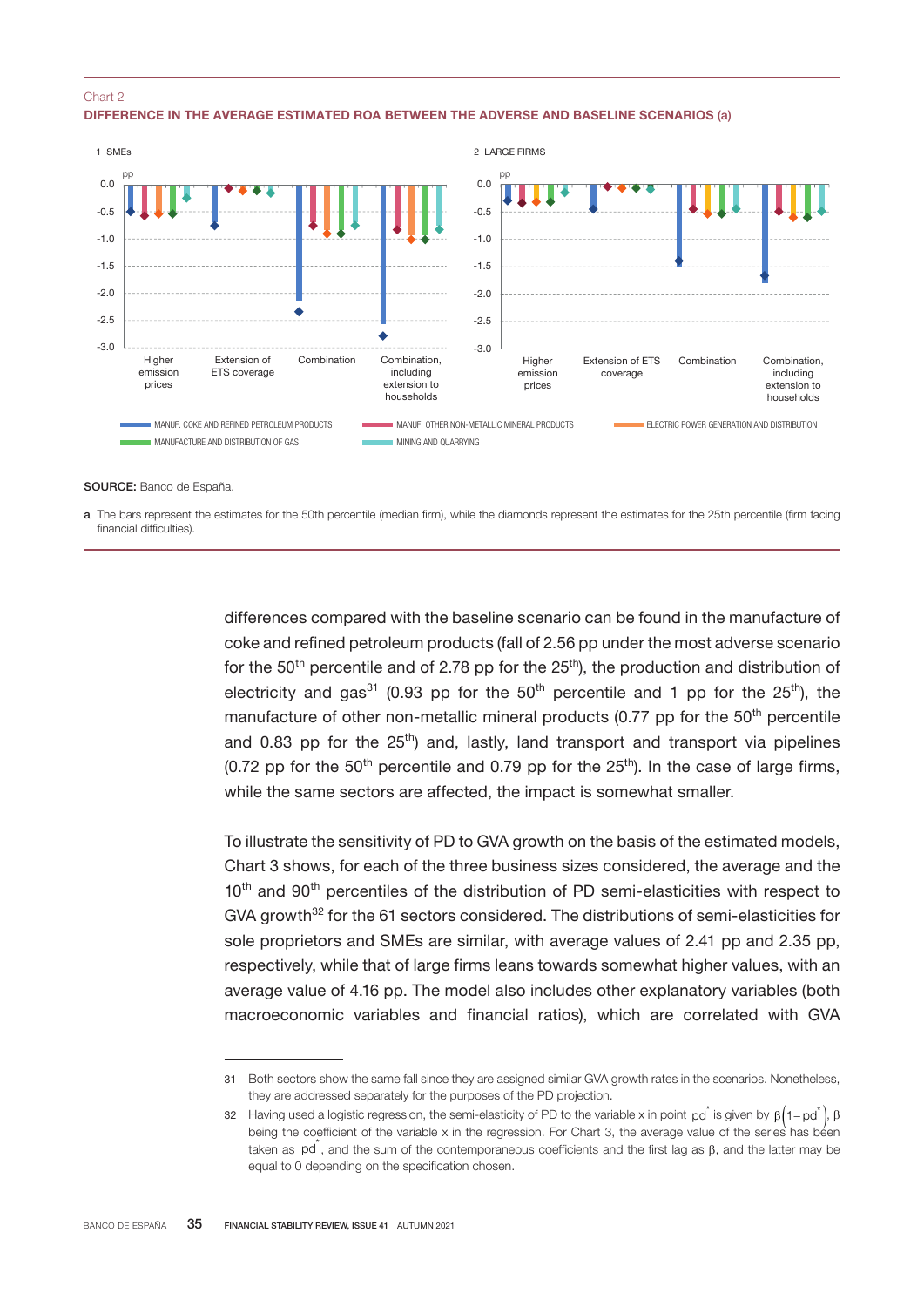### PD SEMI-ELASTICITIES TO GVA GROWTH Chart 3



growth; therefore, the net sensitivity of PDs to the economic cycle must at all times be measured by analysing comprehensive scenarios.<sup>33</sup>

Once the various sectoral PD models have been specified and estimated, these are then used to obtain projections over a three-year horizon in line with the baseline scenario and with the various scenarios involving different extensions of the emissions trading system. Chart 4 shows the deviations in average PD with respect to the baseline scenario over the projection horizon for the five sectors most affected $34$  and for all of the sectors in each scenario.

As can be seen in Chart 4, in all of the scenarios in which emission prices rise, the group of sectors with the largest increases in PD is made up of a set of activities with high CO<sub>2</sub> emissions: extractive industries, the manufacture of non-metallic minerals, electricity and gas production and distribution, and the manufacture of coke and refined petroleum products. Where only the extension of the ETS is factored in, certain sectors not previously covered by such system (such as agriculture or certain transportation activities) feature among those most affected. In the scenario in which only a rise in the price of emission allowances is considered, the impact on the PD of the various emissions-intensive sectors is more symmetric, whereas extending the ETS to more sets of sectors, triggering a larger contraction in aggregate demand, gives rise to an outcome with a greater adverse differential effect on petroleum refinery and coke manufacturing and, to a lesser degree, on mining and quarrying and gas production and distribution. In all of the scenarios in which emission prices

<sup>33</sup> It is also worth noting that while these semi-elasticities are seemingly not particularly significant, GVA growth may be very high (even upwards of 10% in absolute terms) and the Logit function is not linear, any changes in PD in the event of changes in GVA growth are material from an economic standpoint.

<sup>34</sup> The sectors most affected are those with the highest PD increase with respect to the baseline in the scenarios.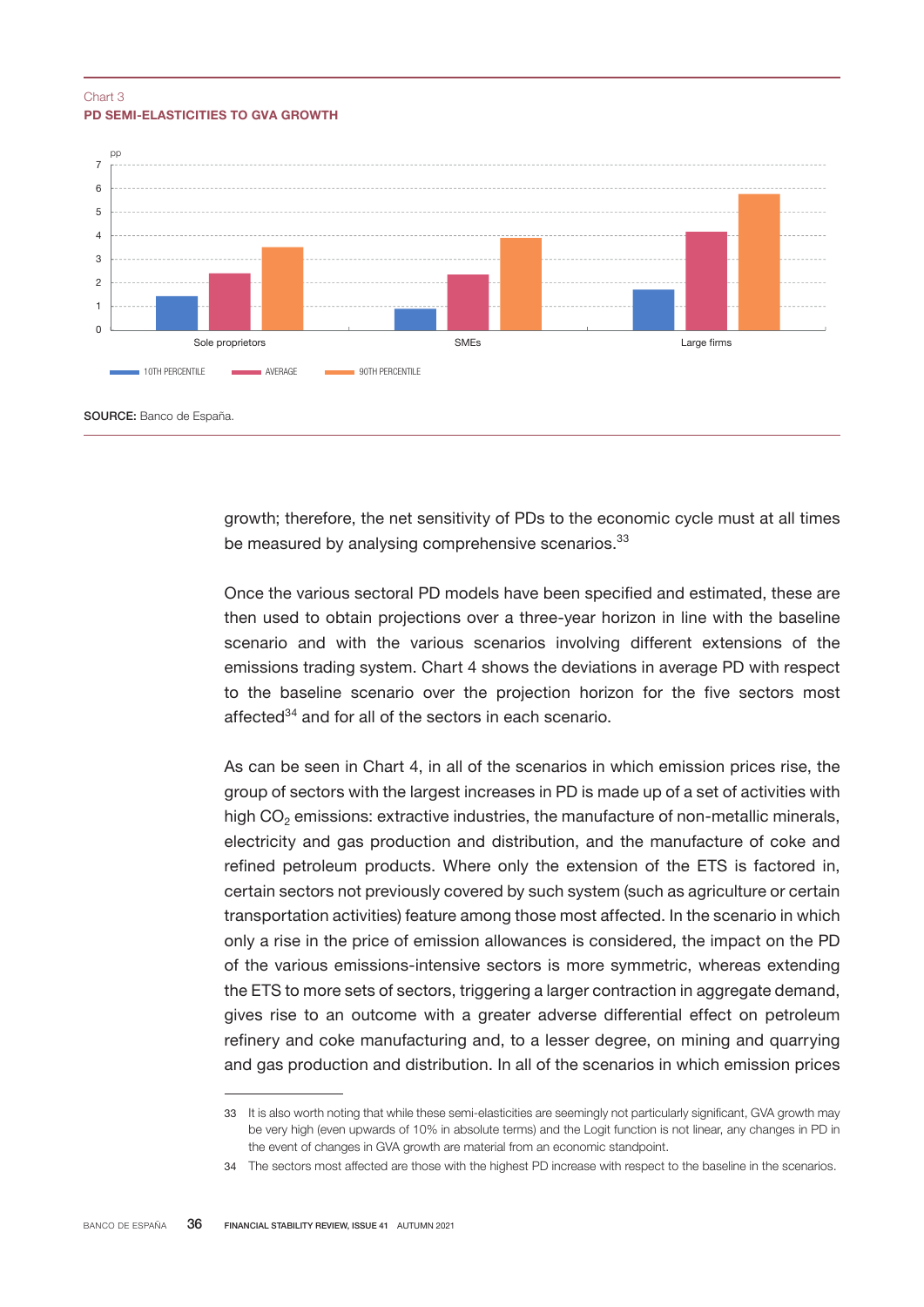### DIFFERENCE IN AVERAGE PDs BETWEEN EACH SCENARIO AND THE BASELINE SCENARIO (a) Chart 4



SOURCE: Banco de España.

a PD of exposures to large firms, SMEs and sole proprietors. PDs are estimated for each bank, but the average weighted by the number of borrowers is presented.

> rise, the impact on the PD of these more affected sectors is several orders of magnitude greater than that on the sectors overall. In other words, the sector-specific impact of the various scenarios is highly asymmetric.

> As expected, the sectors with larger increases in PD are those with steeper declines in GVA in the scenarios, measuring both aspects against the baseline scenario. Chart 5 shows the correlation between the baseline-adverse scenario differences in respect of PD and GVA growth for the scenario in which emission prices rise (see Chart 5.1), and the scenario combining all effects, including the extension of the ETS to all firms and households (see Chart 5.2). As can be seen in both scenarios, most sectors fall within a limited range of outcomes in terms of GVA and PD, whereas a small group of sectors  $(CO<sub>2</sub>)$  or other greenhouse gas emissions-intensive sectors or those more sensitive to shocks to activity, such as the real estate sector) suffer greater distress. Particularly worth noting is the point located in the upper left-hand corner of Chart 5.2, which represents the coke manufacturing and oil refinery sector, and shows the greatest average difference in the decline in GVA (-8.9 pp) and in average PD for 2021-2023 (0.82 pp).

> Once the PDs have been projected for each scenario and for corporate credit portfolios overall, having regard to their characteristics (sector and business size), the rest of the credit risk parameters required to estimate the expected credit losses on exposures to corporates are estimated: other transition probabilities for stages of credit quality, loss given default (LGD), etc. These other parameters do not depend on activity in the sector, but rather directly on the aggregate macroeconomic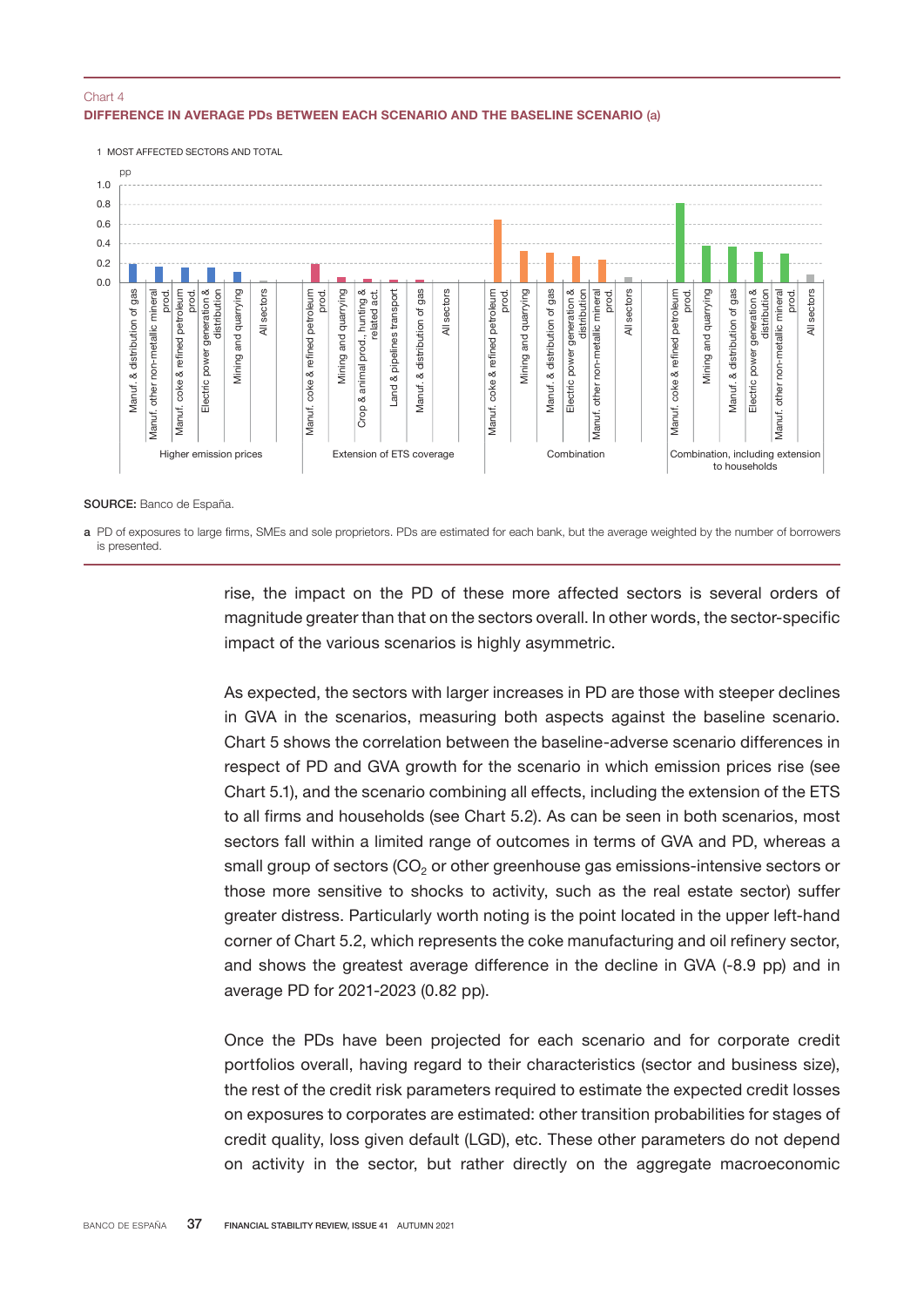#### Chart 5

### DIFFERENCE IN AVERAGE PDs BETWEEN THE BASELINE AND ADVERSE SCENARIOS AND CHANGES IN GVA UNDER TRANSITION COST SCENARIOS (a)



#### SOURCE: Banco de España.

a Each dot on the chart represents a sector. PDs are estimated over the projection horizon for each bank, but the difference in each sector's weighted average is depicted. The weighting is done by number of borrowers.

> variables (including GDP growth, unemployment and house prices). The credit risk parameters of other (mortgage and consumer) credit portfolios are also estimated, together with other factors contributing to the stress-testing exercise (sovereign exposure risk, generation of net interest income and other income statement items, etc.), as per the standard FLESB procedures.

> Thus, the framework enables the net impact of such scenarios on the profitability of Spanish banks to be estimated. Chart 6 shows the differences between the baseline and adverse scenarios in the ratio of accumulated after-tax profit to RWAs for three groups of Spanish institutions: institutions directly supervised by the ECB that have significant international activity (International SIs), the other institutions supervised directly by the ECB (Other SIs) and institutions supervised directly by the Banco de España (LSIs).

> The higher emission price scenario has a greater impact than the extended ETS coverage scenario for all groups, in line with the larger increases in PD and the greater worsening of the aggregate macroeconomic forecast associated with the former. In both scenarios, the deterioration is more severe at LSIs and the institutions supervised by the ECB without significant international activity, since the environmental policy changes considered apply only in Spain, while cross-border diversification has a positive effect for the group of International SIs. As expected, the differences are greater (-0.16 pp, -0.31 pp and -0.35 pp for the International SIs, the Other SIs and the LSIs, respectively) in the scenario in which the price effects are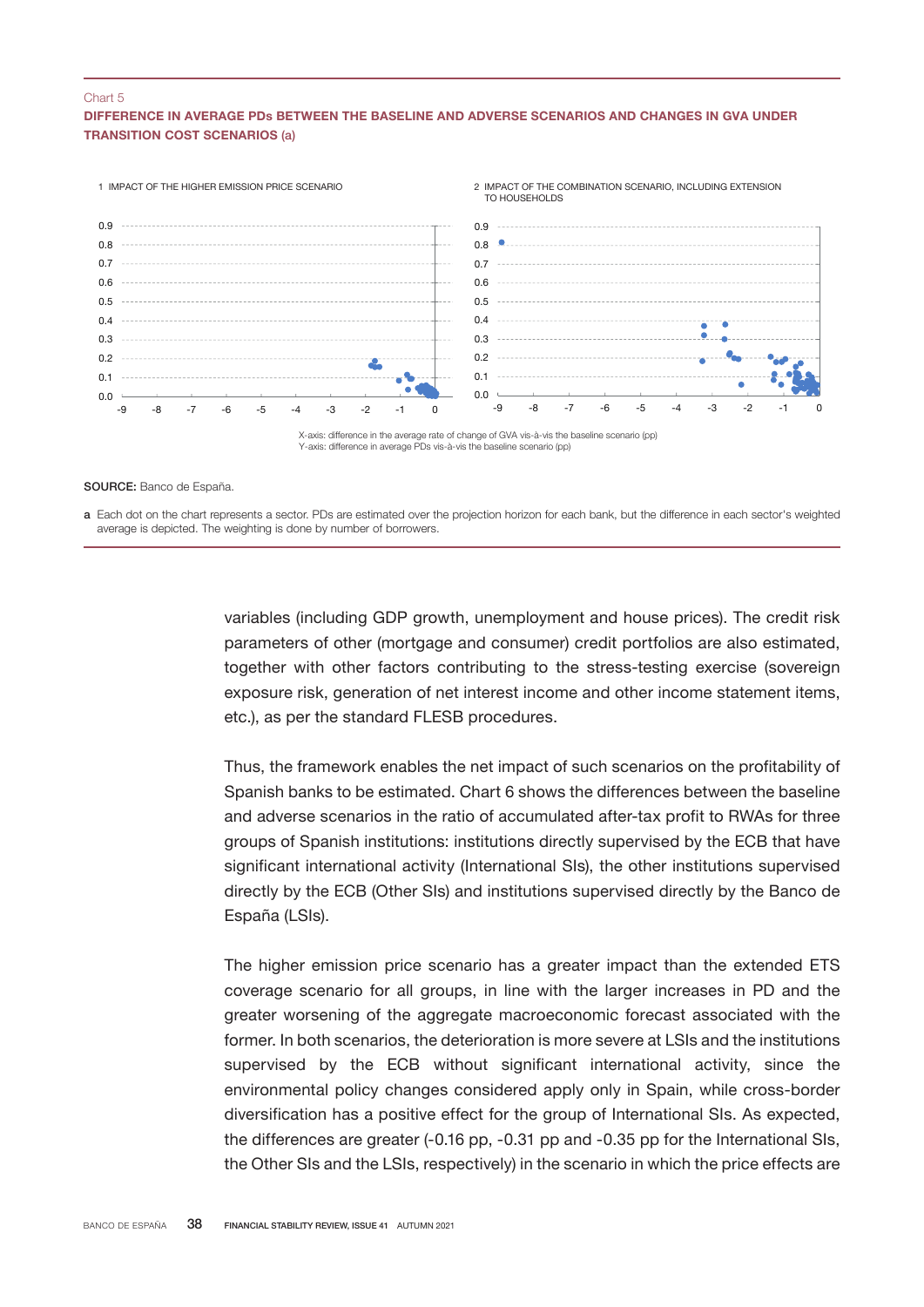#### Chart 6

#### DIFFERENCE IN THE RATIO OF ACCUMULATED AFTER-TAX PROFIT TO RWAs BETWEEN EACH SCENARIO AND THE BASELINE SCENARIO (a) (b)



SOURCE: Banco de España.

- a To calculate the ratio, the numerator (profit after tax) is accumulated over the three years of the exercise, while the denominator is the value of average RWAs in the same period.
- b The chart shows absolute percentage differences vis-à-vis the baseline scenario. However, since the profitability ratio for Other SIs is significantly lower than for the other groups, if the impact were calculated relative to the ratio under the baseline scenario ((adverse ratio - baseline ratio)/baseline ratio), the effect for the Other SI group would be higher than for the other groups. This is linked to the fact that they are not internationally diversified and, compared with LSIs, they are more exposed to the sectors most sensitive to the transition risks considered.

combined with the extension of the ETS to other sectors. Lastly, in the scenario in which ETS coverage is also extended to households, the declines with respect to the baseline scenario stand at -0.19 pp, -0.41 pp and -0.41 pp, respectively.

The impact of these scenarios is, in large part, contained thanks to the fact that the sectoral distribution of Spanish banks' credit exposures to emissions-intensive sectors is limited. Chart 7 shows the five sectors most vulnerable to transition risks (those with the largest baseline-adverse scenario increases in PD in the most severe scenario combining the different policies) as a percentage of the total credit exposures to corporates in Spain for the three groups of institutions analysed above. This percentage ranges from 3.5% for the International SIs to 1.5% for LSIs. Moreover, an analysis of the credit exposures of individual banks does not reveal any significant concentration of exposures to these sectors at any of these institutions.<sup>35</sup> Note that the ultimate impact of the exercise on the solvency of institutions does not depend solely on this sectoral distribution, but rather also on the share of total assets that lending activity accounts for, and the vulnerability of each bank to the shock to the aggregate macroeconomic conditions also entailed by the modification of these policies.

<sup>35</sup> For further information on the concentration of Spanish banks in sectors potentially affected by the transition to an emissions-free economy, see Delgado (2019).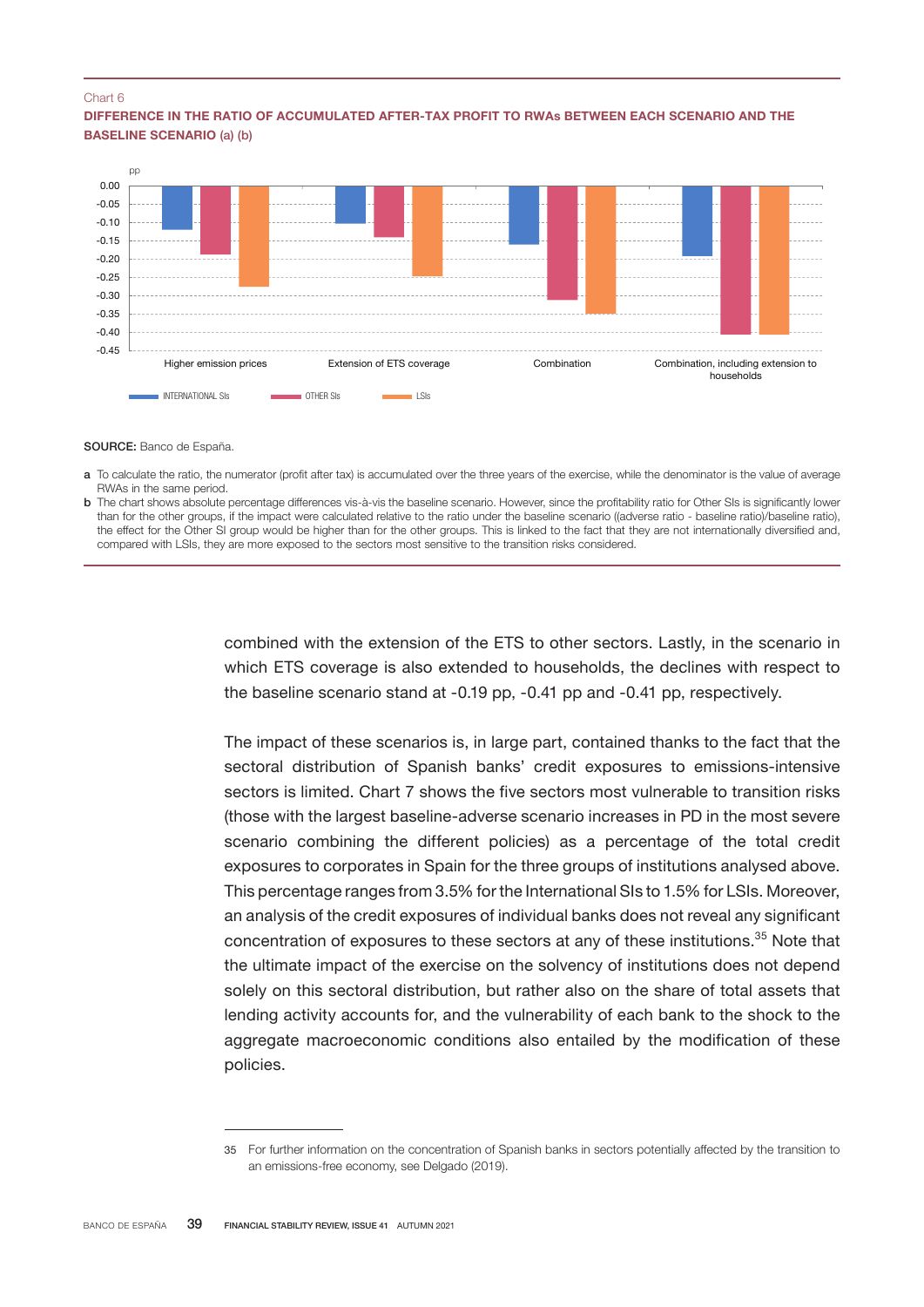### SHARE OF SPANISH BANKS' CREDIT EXPOSURES TO SENSITIVE SECTORS (a) Chart 7



SOURCE: Banco de España.

a Credit exposures in Spain are considered.

## 6 Conclusions

This article presents the first climate stress test conducted by the Banco de España on all Spanish deposit institutions. The analysis focuses on short-term transition risks arising from environmental policies aimed at reducing  $CO<sub>2</sub>$ emissions (higher emission allowance prices and extension of their requirement to more sectors) and their uneven impact on the different economic sectors. Both components have been included in the Banco de España's top-down FLESB stress-testing tool. To this end, macroeconomic scenarios reflecting these transition risks, developed with the Banco de España's CATS model, have been applied, and the FLESB credit risk methodology has been extended to enable PDs to be modelled with a high sectoral granularity, with sensitivity to GVA growth and to the financial position of firms in different economic sectors. These innovations are useful for credit risk modelling under general crisis scenarios, not just those linked to climate risks.

The exercise shows that the short-term impacts of the transition scenarios on the profitability and solvency of the Spanish banking sector are moderate, although the impact on PD and financial position is uneven across sectors. In particular, the sectors most linked to greenhouse gas emissions would be the most affected. However, these exposures represent a very limited fraction of total bank lending to business activity in Spain. Spanish banks would, therefore, be able to absorb the materialisation of the short-term transition risks envisaged in this exercise, which focus on shocks to the activity of the different economic sectors.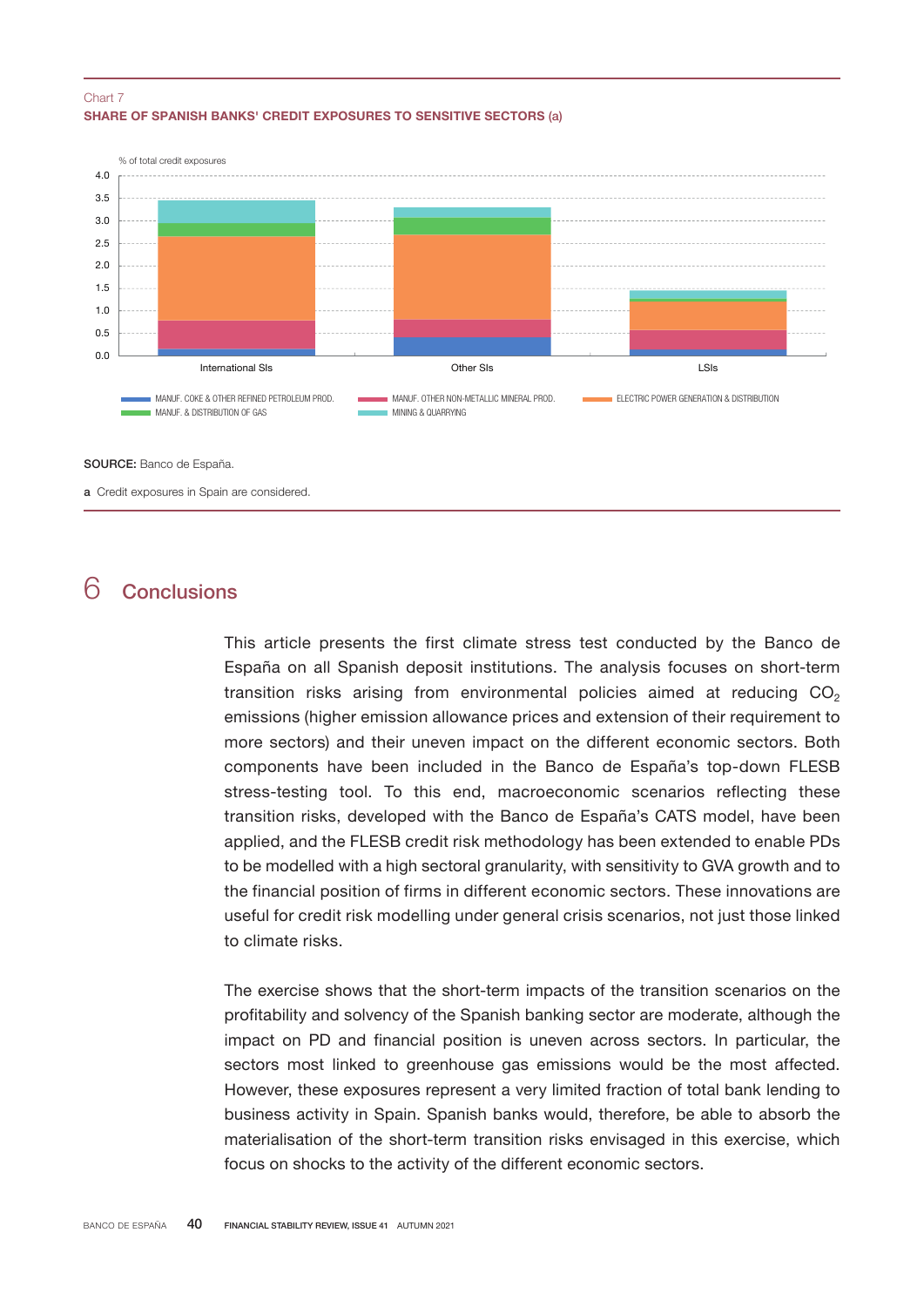This exercise should be understood as a first milestone in climate risk quantification by the Banco de España. Future research will analyse the modelling of physical risks (desertification, floods, fires, etc.) in the macroeconomic environment and the banking sector, and additional risks from the transition to a green economy, such as those arising from replacing productive capital to adopt new technologies or the effects of the higher cost of emission allowances on prices.

Lastly, it should be noted that exercises of this kind are useful for informing monetary policy decisions. Although climate change and its economic and physical consequences go beyond the strict scope of the banking sector, and despite the fact that this first exercise examines only a limited subset of the total exposures, the analysis conducted helps to reduce uncertainty surrounding the effect of policies to combat climate change. Finding that certain transition risks will have a limited impact provides information, albeit still partial, for the cost-benefit assessment of adopting measures and allows future research to be steered towards other sources of transition and physical risks.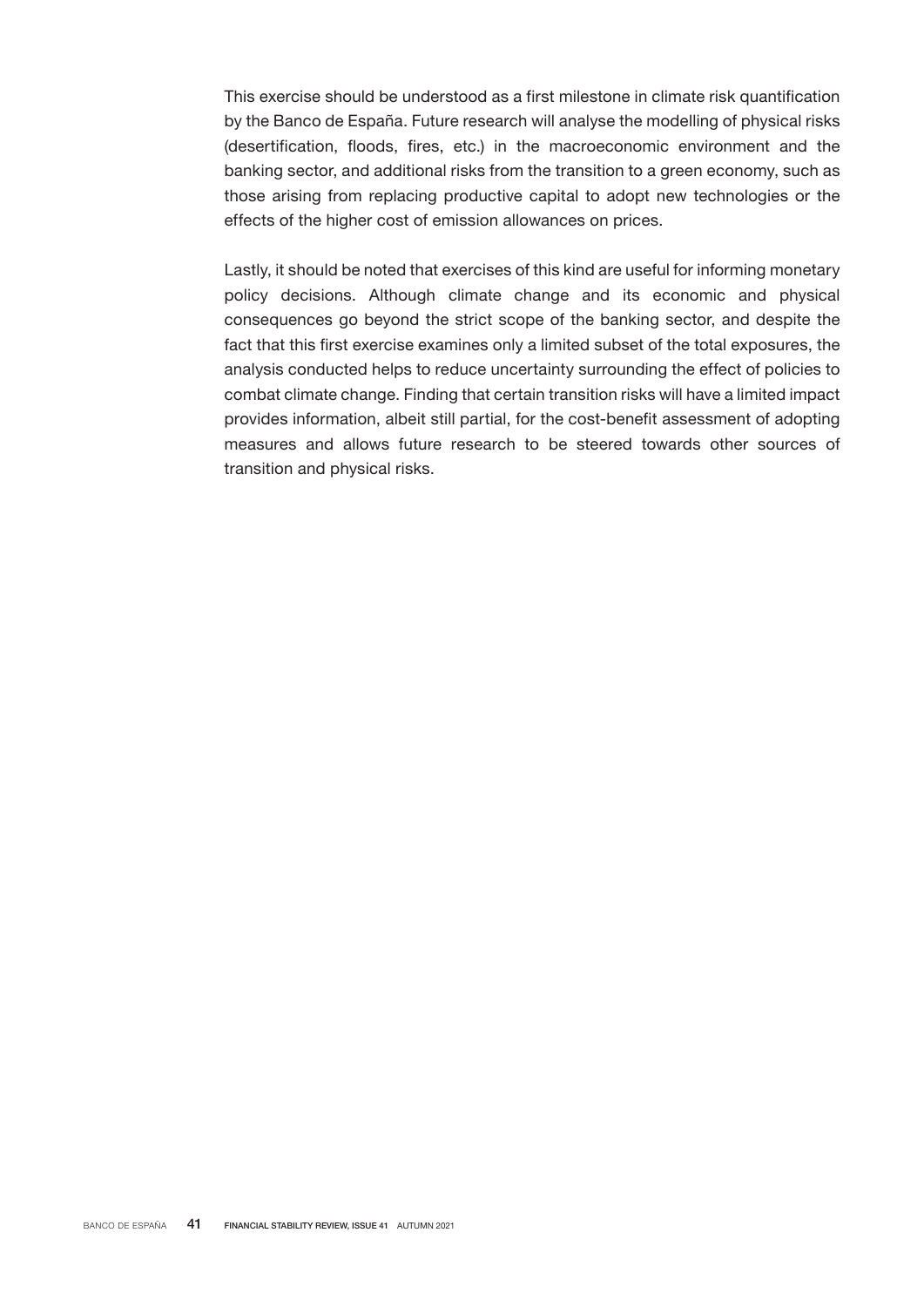#### REFERENCES

- Aguilar, P., B. González and S. Hurtado (2021). ["The design of macroeconomic scenarios for climate change stress tests](https://www.bde.es/f/webbde/Secciones/Publicaciones/InformesBoletinesRevistas/InformesEstabilidadFinancera/21/8_Escenarios_FSR.pdf)", *Financial Stability Review* No 40, Banco de España.
- Allen, T. et al. (2020). ["Climate-related scenarios for financial stability assessment: An application to France](https://publications.banque-france.fr/en/climate-related-scenarios-financial-stability-assessment-application-france)", *Working Paper* No 774, Banque de France.
- Alogoskoufis, S., D. Nepomuk, T. Emambakhsh, T. Hennig, M. Kaijser, C. Kouratzoglou, M.A. Muñoz, L Parisi and C. Salleo (2021). "[ECB economy-wide climate stress test. Methodology and results](https://www.ecb.europa.eu/pub/pdf/scpops/ecb.op281~05a7735b1c.en.pdf)", *Occasional Paper* No 281, September, European Central Bank.
- Arellano, M. and S. Bond (1991). "Some Tests of Specification for Panel Data: Monte Carlo Evidence and an Application to Employment Equations", *Review of Economic Studies* 58, pp. 277–297.
- Autorité de Contrôle Prudentiel et de Résolution (2021). ["A first assessment of financial risks stemming from climate change: The](https://acpr.banque-france.fr/sites/default/files/medias/documents/20210602_as_exercice_pilote_english.pdf) [main results of the 2020 climate pilot exercise](https://acpr.banque-france.fr/sites/default/files/medias/documents/20210602_as_exercice_pilote_english.pdf)", *Analyses et Synthèses,* No 122-2021.
- Banco de España (2021). *[Financial Stability Report,](https://www.bde.es/f/webbde/Secciones/Publicaciones/InformesBoletinesRevistas/InformesEstabilidadFinancera/21/FSR_Autumn2021.pdf)* Autumn, 4 November.
- Banco de España (2020). *[Banco de España supervisory expectations relating to the risks posed by climate change and environmental](https://www.bde.es/f/webbde/INF/MenuVertical/Supervision/Normativa_y_criterios/Recomendaciones_BdE/Banco_de_Espana_supervisory_expectations_relating_to_the_risks_posed_by_climate_change_and_environmental_degradation.pdf) [degradation,](https://www.bde.es/f/webbde/INF/MenuVertical/Supervision/Normativa_y_criterios/Recomendaciones_BdE/Banco_de_Espana_supervisory_expectations_relating_to_the_risks_posed_by_climate_change_and_environmental_degradation.pdf)* 23 October.
- Bank of England (2021). *[Key elements of the 2021 Biennial Exploratory Scenario: Financial risks from climate change,](https://www.bankofengland.co.uk/stress-testing/2021/key-elements-2021-biennial-exploratory-scenario-financial-risks-climate-change)* 8 June.
- Baudino, P. and J.-P. Svoronos (2021). "[Stress-testing banks for climate change a comparison of practices](https://www.bis.org/fsi/publ/insights34.pdf)", *FSI Insights* No 34, 14 July, Bank for International Settlements.
- Delgado, M. (2019). ["Energy transition and financial stability. Implications for the Spanish deposit-taking institutions"](https://www.bde.es/f/webbde/GAP/Secciones/Publicaciones/InformesBoletinesRevistas/RevistaEstabilidadFinanciera/19/noviembre/Energy_transition_Delgado.pdf), *Financial Stability Review* No 37, Banco de España.
- Devulder, A. and N. Lisack (2020). ["Carbon Tax in a Production Network: Propagation and Sectoral Incidence"](https://publications.banque-france.fr/en/carbon-tax-production-network-propagation-and-sectoral-incidence), *Working Paper* No 760, Banque de France.
- European Banking Authority (2019). *[EBA Action Plan on Sustainable Finance,](https://www.eba.europa.eu/sites/default/documents/files/document_library/EBA%20Action%20plan%20on%20sustainable%20finance.pdf)* 6 December.
- European Central Bank (2020). *[Guide on climate-related and environmental risks](https://www.bankingsupervision.europa.eu/ecb/pub/pdf/ssm.202011finalguideonclimate-relatedandenvironmentalrisks~58213f6564.en.pdf),* 27 November.
- European Central Bank and European Systemic Risk Board (2021). *[Climate-related risk and financial stability](https://www.ecb.europa.eu/pub/pdf/other/ecb.climateriskfinancialstability202107~87822fae81.en.pdf),* 1 July.
- European Commission (2003). [Commission Recommendation of 6 May 2003 concerning the definition of micro, small and medium](https://eur-lex.europa.eu/legal-content/En/TXT/?uri=celex%3A32003H0361)*[sized enterprises.](https://eur-lex.europa.eu/legal-content/En/TXT/?uri=celex%3A32003H0361)*
- European Systemic Risk Board (2020). *[Positively Green. Climate Change Risks and Financial Stability](https://www.esrb.europa.eu/pub/pdf/reports/esrb.report200608_on_Positively_green_-_Measuring_climate_change_risks_to_financial_stability~d903a83690.en.pdf?c5d033aa3c648ca0623f5a2306931e26),* 14 June.
- Network for Greening the Financial System (2020a). *[Guide for Supervisors. Integrating climate-related and environmental risks into](https://www.ngfs.net/sites/default/files/medias/documents/ngfs_guide_for_supervisors.pdf) [prudential supervision](https://www.ngfs.net/sites/default/files/medias/documents/ngfs_guide_for_supervisors.pdf),* Technical document, May.
- Network for Greening the Financial System (2020b). *[Guide to climate scenario analysis for central banks and supervisors,](https://www.ngfs.net/sites/default/files/medias/documents/ngfs_guide_scenario_analysis_final.pdf)* Technical document, June.
- Network for Greening the Financial System (2020c). *[NGFS publishes a first set of climate scenarios for forward looking climate risks](https://www.ngfs.net/en/communique-de-presse/ngfs-publishes-first-set-climate-scenarios-forward-looking-climate-risks-assessment-alongside-user) [assessment alongside a user guide, and an inquiry into the potential impact of climate change on monetary policy,](https://www.ngfs.net/en/communique-de-presse/ngfs-publishes-first-set-climate-scenarios-forward-looking-climate-risks-assessment-alongside-user)* Press release, 24 June.
- Network for Greening the Financial System (2021). *[NGFS Climate Scenarios for central banks and supervisors,](https://www.ngfs.net/sites/default/files/media/2021/08/27/ngfs_climate_scenarios_phase2_june2021.pdf)* June.
- Nickell, S. (1981). "Biases in Dynamic Models with Fixed Effects", *Econometrica,* Vol. 49(6), pp. 1417–1426.
- Vermeulen, R., E. Schets, M. Lohuis, B. Kolbl, D.-J. Jansen and W. Heeringa (2018). ["An energy transition risk stress test for the](https://www.dnb.nl/media/pdnpdalc/201810_nr-_7_-2018-_an_energy_transition_risk_stress_test_for_the_financial_system_of_the_netherlands.pdf) [financial system of the Netherlands](https://www.dnb.nl/media/pdnpdalc/201810_nr-_7_-2018-_an_energy_transition_risk_stress_test_for_the_financial_system_of_the_netherlands.pdf)", *Occasional Studies,* Vol. 16-7, De Nederlandsche Bank.
- Vermeulen, R., E. Schets, M. Lohuis, B. Kolbl, D.-J. Jansen and W. Heeringa (2019). ["The Heat is on: a framework for measuring](https://www.dnb.nl/media/jpuj1mgt/working-paper-no-625_tcm47-382291.pdf) [financial stress under disruptive energy transition scenarios"](https://www.dnb.nl/media/jpuj1mgt/working-paper-no-625_tcm47-382291.pdf), *Working Paper* No 625, De Nederlandsche Bank.